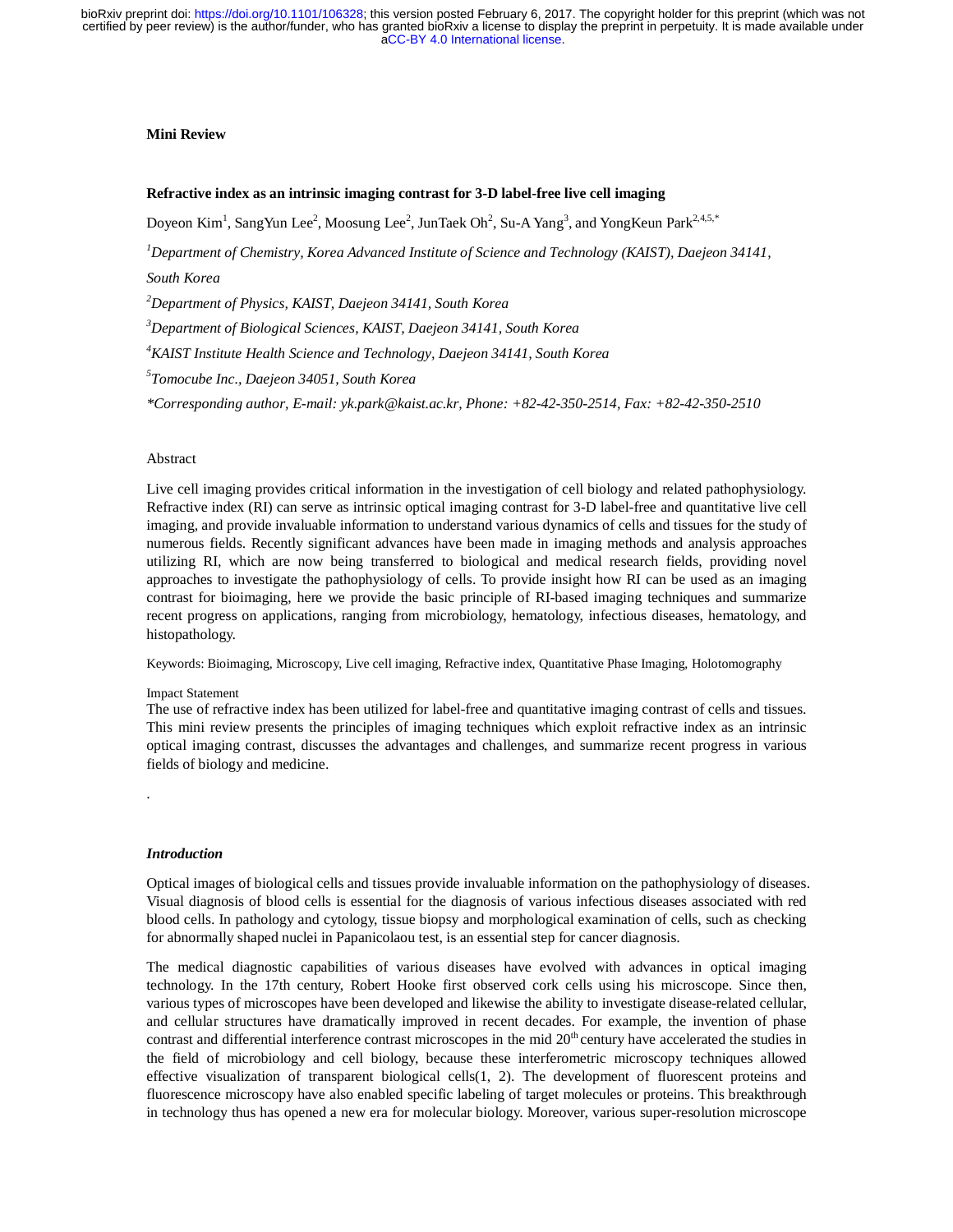techniques have broken the barrier of diffraction-limited optical resolution. The resolution limit of the optical microscope has been extended to the nanometer scale, enabling investigation of biological phenomena at the single molecule scale (3, 4). More recently, researchers have used adaptive optical approaches for *in vivo* imaging of biological cells or tissues (5-7).

There are two factors to consider for bio-imaging technology: (i) what parameters should be used as the imaging contrast, and (ii) how the optical imaging system is used to map the distribution of this imaging contrast onto the image plane. Over the past several decades, fluorescent protein technology has been widely used to locate specific target molecules and proteins in cells using the molecular specificity of the probe. This allows effective visualization of specific targets in cells and tissues with very high imaging contrast. When combined with the fluorescence correlation spectroscopy technique, the fluorescent probe can also provide information about the physical and chemical information of the surrounding medium(8). In addition, when combined with the Foster resonance energy transfer technique, the intermolecular distance can be accurately measured in nanometer scale (9).

However, the use of fluorescent probes in bioimaging inevitably causes several limitations. It is important to note that fluorescence technology uses exogenous fluorescent molecules as a secondary imaging contrast. Expression or binding of a target molecule of a fluorescent probe in a cell generates various problems. First, the introduction of an exogenous marker into a cell can affect the intrinsic physiology of the cell, because of possible photodamage and phototoxicity caused by the fluorescent molecule. This issue becomes even more severe when experimenting with neurons or stem cells because these cells are more sensitive to changes in the environment. Second, long-term cell imaging may be limited when using fluorescent technologies due to photobleaching of probes. Common fluorescent probes cannot produce strong, continuous fluorescence signals. Most probes photobleach after some time, which means the probes irreversibly lose its fluorescence. Thus maximum time period for long-term imaging of live cells is limited to the photobleaching period of fluorescent probes. Third, most fluorescence technologies do not provide quantitative information. The use of fluorescent probes only provides information of the location of the target molecule, but it does not provide quantified information of the mass or concentration of the target molecule.

To complement the limitation caused by the use of exogenous imaging contrast, the use of refractive index (RI), as an intrinsic optical parameter has been exploited recently. All materials have unique RI value, which is correlated with the electrical permittivity of the material. RI is the ratio of the speed of light passing through the specific material to that passing in the vacuum. Conventional phase contrast or differential interference microscopy uses RI values as optical imaging contrast. However, their imaging systems do not provide a one-toone quantitative mapping of the information about RI distributions in a sample, but only generate high contrast intensity information via interference. Recently, there have been escalating interests in measuring 3D RI distributions for various applications in bioimaging. Mainly because RI, as the primarily intrinsic optical parameters, provides the possibility for label-free live cell imaging with the capability of providing quantitative information about the sample. In this mini-review, we introduce the principle of optical techniques that measure 3D RI tomograms and summarize recent applications for the study of various biological and medical applications.

## *The principles of bioimaging using refractive index as imaging contrast*

The RI of material is obtained by measuring the interactions between light and matter. One of the well-known RI measuring techniques includes a refractometer that obtains the average RI value of a solution or a surface plasmonic sensor used to measure the surface RI of metal. These refractometer techniques are suitable for measuring a sample with the homogeneous distribution of RI values, such as a transparent solution. However, it is technically challenging to measure a sample with an inhomogeneous distribution of RI values, such as biological cells or tissues. This is because light refracts and reflects at the interface between the two media with different refractive indexes. When light refraction and reflection occurs many times, the coherence summation of these events can be expressed as multiple light scattering. This explains why biological tissues appear opaque white, while individual cells seem transparent.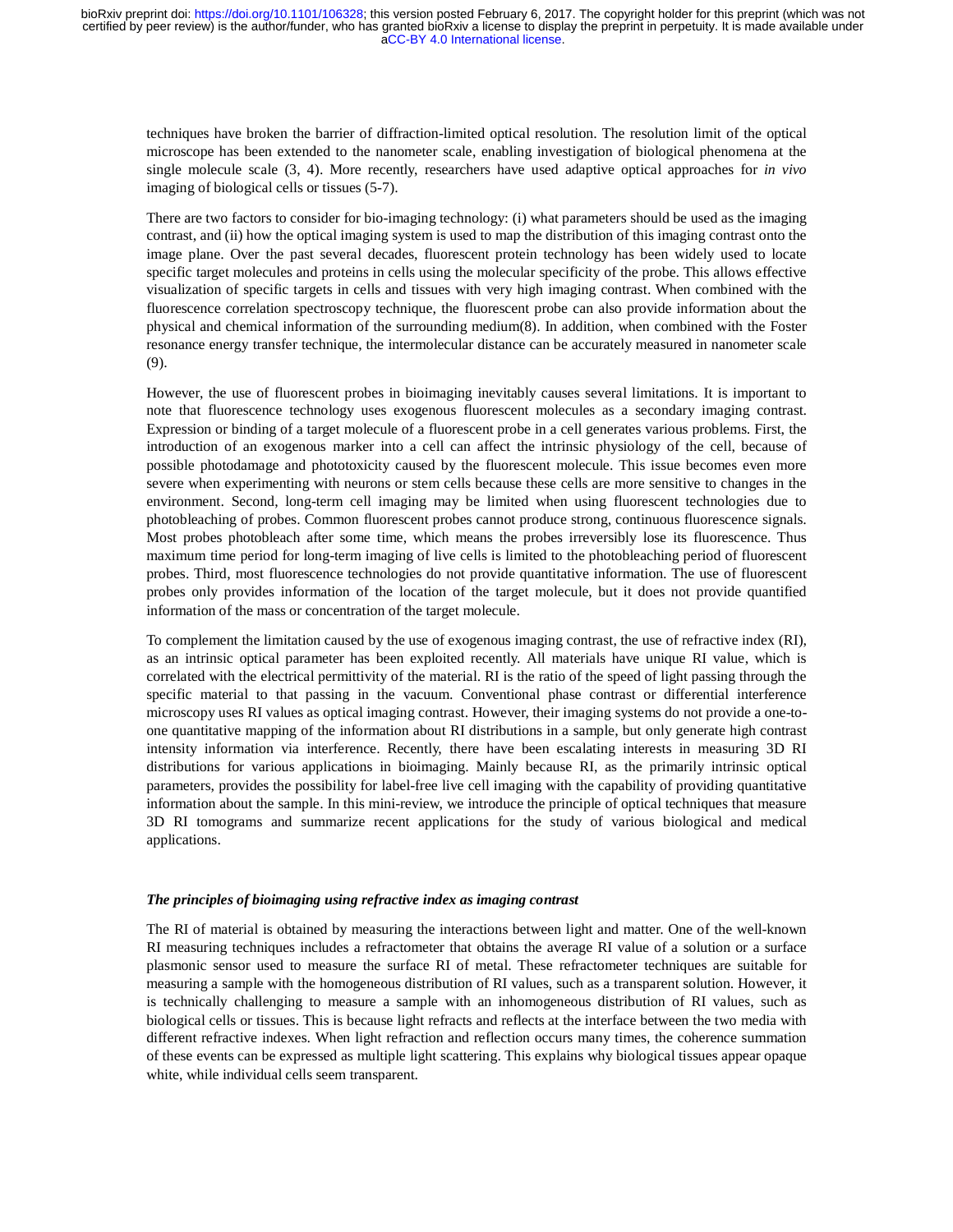Conventionally, phase contrast or differential inference microscopy have been utilized to exploit the refractive index distributions in samples. When a laser beam passes through a transparent specimen, such as individual biological cells, the laser beam acquires a distorted wavefront or a phase information. This occurs because the speed of light passing through a specific part of the sample differs from another part due to inhomogeneous distribution of RI of the sample. Unfortunately, conventional image sensors do not directly measure this wavefront information, because the speed of light is much faster than the capturing ability of an image sensor. Thus, phase contrast or differential inference microscopy exploits the principle of light interference. Significant light interference can be created in an optical imaging system, such as a bright-field microscopy, by inserting additional optical components. This allows conversion of wavefront information into an intensity information that can be measured by an image sensor. This is how one can achieve high imaging contrast when imaging transparent biological cells using phase contrast or differential inference microscopy. Hence phase contrast or differential inference microscopy enables clear visualization of the boundaries of the cell membrane as well as subcellular organelles.

However, these conventional interference microscopes, such as phase contrast or differential interference microscopy, can only provide qualitative information. This is because the relationship between wavefront information and intensity images for these interference microscopes is not straightforward, thus making it difficult to extract quantitative information. Quantitative phase information can provide valuable information about the sample without using exogenous labeling agents. For example, the measurements of quantitative phase maps of red blood cells can be directly converted into a cell height information.

Various quantitative phase imaging (QPI) techniques have been developed and utilized for various research fields. In particular, Mach-Zehnder or Michelson types of interference microscopic techniques have been extensively utilized. In-line holography techniques simplify the optical setup by removing a reference arm. Quantitative phase microscopy techniques based on the transport of intensity or ptychography have provided enhanced imaging quality with relatively simple instrumentations. Recently, the QPI unit was developed as a filter-type add-on unit, which can be attached to an existing microscopy to convert a conventional bright-field microscope into a quantitative phase microscope(10). The detailed information on QPI and its application to biological studies can be found in elsewhere(11-13).

# *Principle of measuring 3D RI tomography of cells and tissues*

Even though 2-D QPI techniques provide quantitative and label-free imaging of live cells, they only provide topographic information; i.e. the measured optical phase delay is a coupled parameter of cell height and its refractive index distribution. Thus, 2-D QPI techniques do not directly provide information about internal structures of cells, or tomographic information.

In order to measure 3-D RI tomograms of cells, one important step should be added to QPI. Multiple 2-D holograms of a cell should be measured at various angles of illuminations. Then, from these measruements, a 3D RI tomogram of the cell can be reconstructed via inverse scattering theory. This technique is also known as optical diffraction tomography (ODT) and holotomography (HT). The principle of 3-D RI tomography is very similar to X-ray computed tomography (CT) where multiple 2-D X-ray images of the human body are measured at various illumination angles, and a 3-D X-ray absorptivity tomogram is then retrieved via the inverse scattering theory. Both X-ray CT and laser HT shares the same governing equation – Helmholtz equation, the wave equation for a monochromatic wavelength.

The history of HT goes back to the late 60s. After the rise of X-ray CT technology and the invention of lasers, some pioneering physicists realized that the X-ray CT principle could also be applied to a laser. The principles of X-ray CT are based on wave propagation and can be described by the wave equation, except they use different wavelengths of waves. The first theoretical work was presented in 1969 by Emil Wolf (14), and the first experimental demonstration was shown in 1979 by Fercher et al.(15). However, it seems that at the time many researchers did not realize this HT technique can be applied to bioimaging with significant benefits. The early applications of HT technique had been limited to measuring 3-D shapes of transparent microscopic plastics. In the 2000s, several research groups have revised and employed the HT technique for biological applications(16-18).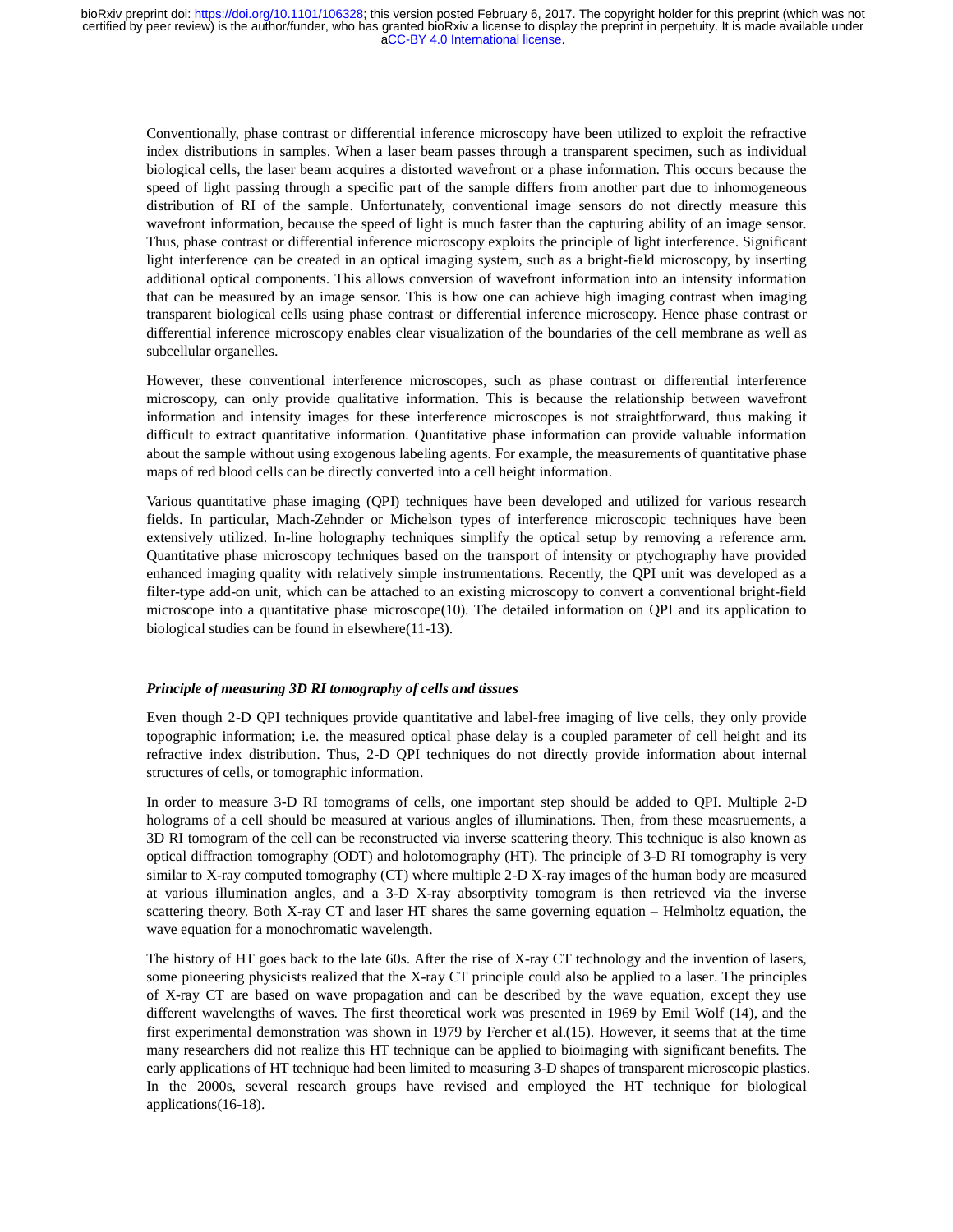HT technology directly provides the measurements of the 3-D RI distribution of a cell. The reconstruction of 3- D RI tomogram of the specimen is achieved by inversely solving the Helmholtz equation from a set of multiple 2-D optical field images of the sample. This set of 2-D optical field images of the sample containing the 3-D information is generally obtained by varying the illumination angle of a laser impinging onto the specimen(17, 19, 20), or rotating the specimen while keeping the light source fixed(21-23). For further information, please refer Ref. for the principle of HT technology. Reference(18) describes the detailed procedure of HT with a MatLab source code. Reference(24) summarize various regularization algorithms used in HT.

From a technical point of view, significant technical advancements have been made recently. For example, the sub-100-nm spatial resolution was achieved using the deconvolution of complex optical field(25). Tomographic RI reconstruction with white light illumination was presented, which demonstrates signification reduction of speckle noise and dramatically improved image quality(26). Hyperspectral HT was also demonstrated; it measures 3-D RI tomograms of a sample at various wavelengths using a wavelength scanning illumination(27). The real-time reconstruction and visualization were also demonstrated, which was powered by a graphic processor unit (GPU)(28). It is worthy to note that in the mid 2010s, HT technology was commercialized and had started being used in biological laboratories and medical hospitals. As of 2017, two companies are providing the commercialized HT systems – Nanolive (www.nanolive.ch) and Tomocube (www.tomocube.com).

## *Opportunities and challenges of RI as imaging contrast*

Exploiting RI as imaging contrasts have several advantages and limitations. In this section, we summarize representative features of HT technology.

- 1. Label-free: Because RI is an intrinsic optical parameter of material. No labeling agents or dyes are required for imaging biological cells and tissues. It means 3-D images of live cells can be obtained for a long time as long as physiological conditions are met. In addition, it can save time and cost for sample preparation. This label-free feature might become powerful for some applications where cells are to be reinjected to human bodies, for example, as in immune therapy or stem cell therapy.
- 2. Quantitative bioimaging: Using HT technology, RI value can be precisely measured. Unlike fluorescence techniques, where the intensity of fluorescence emission highly depends on protocol and the results are only qualitative, HT technology provides highly reproducible RI value in a quantitative manner. Importantly, the RI value can be directly translated into the protein concentration information. Furthermore, the dry mass of subcellular structures or cells can also be calculated from RI distributions(29, 30).

HT technology also has several limitations and challenges:

1. Limited molecular specificity: Although RI values can be precisely measured using HT technology, it is difficult to relate these measured RI to molecular information. This is mainly because proteins have similar RI values regardless of their types. Nonetheless, the spatial distribution RI values can provide limited morphological information about subcellular organelles. For example, nucleus membrane, nucleoli, lipid droplets, and vacuoles can be easily identified from RI distributions because they have distinct RI values different from neighboring environments(29, 31). Furthermore, the gradient of RI can also be utilized for further discriminating subcellular structures.

With these potentials and challenges, measuring RI tomography of various types of cells have become widely adapted for the study of various research topics. Below we highlight recent applications of measuring RI tomograms for various research disciplines.

#### *Microbiology*

Observing individual bacteria with conventional optical microscopes is challenging. This is due to a number of reasons. One is the size of most bacteria, which are in the order of micrometers or smaller. In addition, bacterial cytoplasm has refractive indexes similar to that of a medium, and the bacteria are transparent. Therefore it is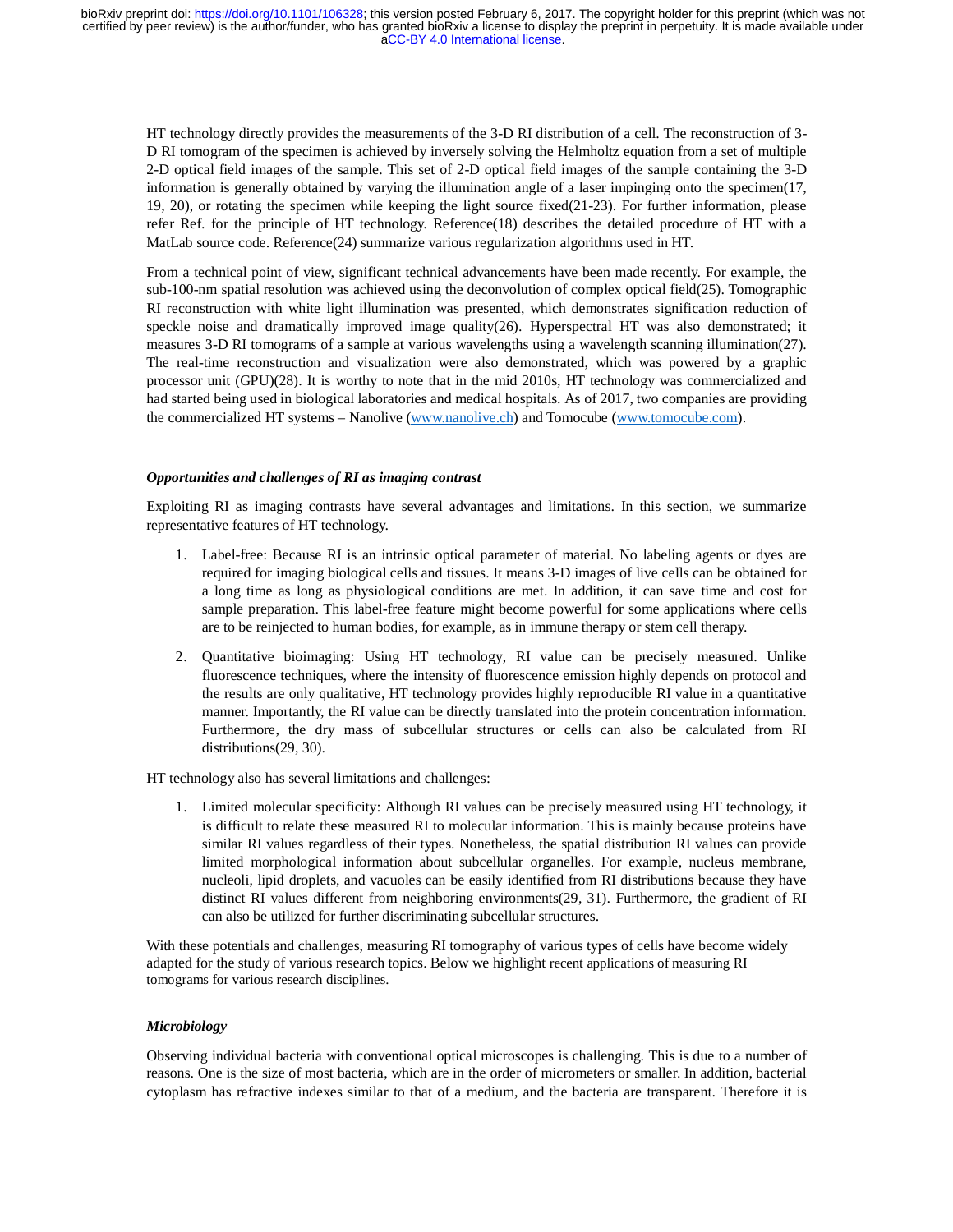difficult to visualize bacteria under a conventional bright field microscope and a high-resolution microscope is required.

When imaging a bacterial cell using a phase contrast microscope, it is possible to obtain good imaging contrast. In this case, however, only limited morphological information is provided, such as the length, width, and shape of bacterial cells. Although phase contrast microscopy can measure live bacteria without using labels, it has limited capability for the study of microbiology because it provides only 2D qualitative images. Immunofluorescent labeling technology can provide molecular-specific information inside bacteria, but it can be time-consuming and costly to stain the cells. In addition, research is limited due to secondary problems such as photochromism and phototoxicity that occur during the bleaching process. This makes it difficult to observe the bacteria for long periods of time. Traditionally, confocal microscopes and transmission electron microscopes have been used to obtain the internal structure of individual bacteria at high resolution. However, it is difficult to observe live cells for a long time because these techniques require cell staining or interception.

RI tomographic imaging techniques can solve the problems of these existing imaging techniques. Because it is a non-invasive, label-free method, living bacteria can be observed for a long time without using additional exogenous labeling agents. In particular, by measuring the RI, protein concentration and mass information within the bacteria can be extracted, which has recently led to several studies related to the division of bacterial cells. However, because RI itself does not provide molecular specific information, in-depth investigation in the context of molecular biology is significantly limited. In the future, there will be potentials where both 3D RI tomographic imaging and fluorescence microscope technique are used simultaneously.

Several previous papers had been reported where 3D RI tomograms of individual bacteria are measured using HT technology. Using Mach–Zehnder interferometer and illumination scanning, 3-D RI tomograms of bacteria extracted from a sample of stool(16) and *E. coli* (25) have been reported. Recently, white-light diffraction tomography was used to image 3-D RI tomogram of *E. coli(26)*. More recently, 3-D RI distribution of *Magnetospirillum gryphiswaldense,* a magnetotactic bacterium which produces magnetic particles (magnetosome), were measured (32).

RI information can be exploited to retrieve cellular dry mass and concentration information about individual bacteria. Dry mass refers to the non-aqueous contents inside cells and can be used as an indicator of cellular growth and division. Because RI of cytoplasm is linearly proportional to its concentration, RI tomography represents protein distribution of a cell. Furthermore, the integration of RI over cell volume can also provide information about the dry mass of the cell. Dry mass of a cell can be simply retrieved by measuring 2-D optical phase delay maps and averaging it over cell area because the optical phase delay map of a cell corresponds to the integration of RI differences between non-aqueous contents inside cells(12, 30). The cellular dry mass of fission yeast was monitored during the cell cycle with digital holographic microscopy, and the difference of mass production rate between wild-type and mutant fission yeast cells was observed(33). Using spatial light interference microscopy (SLIM), the dry mass of *Escherichia coli* cells was measured(34). In this work, the roles of cell density and morphology in mass regulation had been investigated.

#### *Hematology*

The physical parameters of red blood cells (RBCs) are strongly related to the pathophysiology of various diseases(35). Conventionally, optical microscopy with labeling methods has been used to examine RBC morphology in blood smears; poikilocytosis (e.g. spherocytes, target cells) and blood-borne infectious diseases including malaria are routinely examined. Information about hemoglobin (Hb) in RBCs are of particular importance in laboratory medicine; mean corpuscular Hb concentration (MCHC) and mean corpuscular Hb content (MCH) are extensively examined for medical diagnosis. It is also well known that the deformability of RBCs can be altered by several infectious diseases and genetic disorders (e.g. malaria and sickle cell disease)(36-40), with the implications of malfunctions in microcirculation. In clinical hematology, automated blood cell counters based on the complete blood count (CBC) have been utilized to measure the properties of RBCs. Current automated blood cell counter techniques measures the parameters of RBCs, including mean corpuscular volume (MCV), MCHC, MCH, and RBC distribution width (RDW), which serve as the principal and crucial information from which clinicians diagnose abnormalities in RBCs.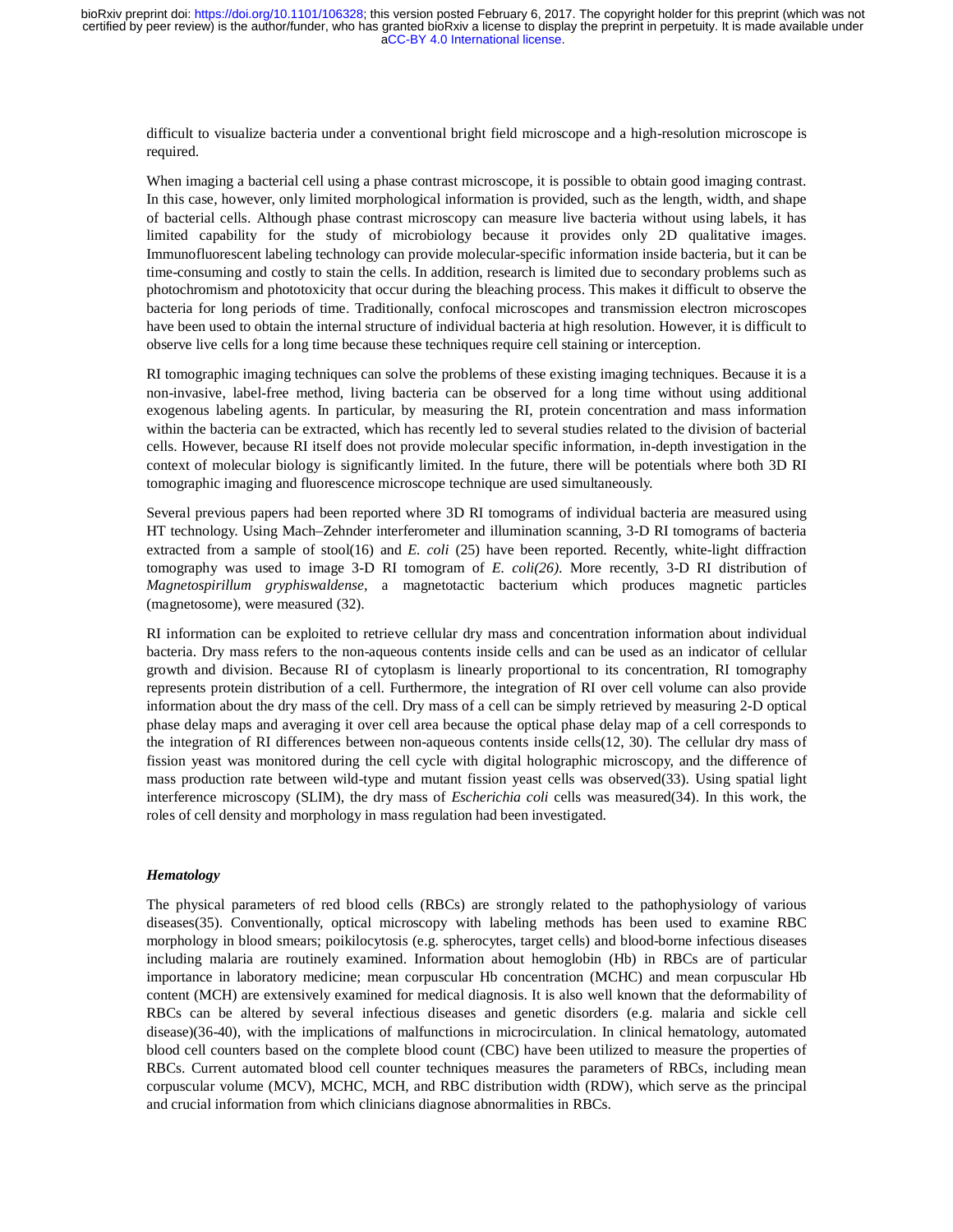The use of 3D RI tomography in the field of hematology could lead to the simultaneous measurements of various optical parameters of individual RBCs. Figure 1 summarizes the analysis procedure for retrieving the parameters of individual RBCs using 3D RI tomography, including the volume, surface area, sphericity, Hb content, Hb concentration, and membrane fluctuation, which can be obtained at the single cell level. Figure 1 summarizes the analytical procedure for retrieving the parameters of individual RBCs using 3D RI tomography, including volume, surface area, sphericity, Hb concentration, Hb content, and membrane fluctuations.



**Figure 1**. (a), Schematic diagram of the analysis procedure for retrieving the parameters of individual RBCs using 3D RI tomography. (b-d), 3D rendered isosurfaces of RI tomograms of individual RBCs and retrieved parameters from (b) healthy, (c) Iron-deficiency anemia, (d) reticulocyte, and (E) HS red blood cells. Reproduced from Ref. (39) with permission.

The measurements of various parameters of RBCs enables single-cell profiling, of which the importance has escalated in recent years(41). Regulation of dynamic cellular systems and related pathophysiology can be better understood when the various parameters of individual cells are simultaneously analyzed in detail. This is because of recent improvements in measurement techniques, which have made single-cell profiling more efficient than before. In addition, data-based research approaches in biology and medicine have also grown rapidly, allowing researchers to explore new perspectives, in addition to existing hypothesis-based research methods. 3D RI measurements enables the retrieval of morphological (cell volume, cell surface area, sphericity), biochemical (Hb concent, Hb concentration), and biomechanical (dynamic membrane fluctuation) information measured at the individual cell level. This allows enables correlative analysis, which is not possible with the conventional automated blood cell counters. France Controller and The Tenant Controller and Tenant Controller and Separation Controller and Tenant Controller and Tenant Controller and Tenant Controller and Tenant Controller and Thereford Holocoup Hb controller and T Whomal illumination<br>
x x 2<br>
2<br>
x tace area: 131.9 µm<br>
hericiy: 0.744<br>
11.2 mm<br>
Schematic diag<br>
bendancy: 0.744<br>
11.2 mm<br>
Schematic diag<br>
omography. (b-<br>
bom (b) healthy<br>
pm Ref. (39) wi<br>
eents of various<br>
cent years (41). Example 2.131.9 pm<br>ace area: 131.9 pm<br>ace area: 131.9 pm<br>mography. (1<br>mography. (1<br>m Ref. (39) v<br>mns of variou<br>ent years (41)<br>ent set of various<br>ent improver<br>efore. In add researcher<br>measurement improver<br>individual connec These images<br>
These images<br>
The control of the control of the control of the contribution<br>
is procedure<br>
Sosurfaces of the control of the control of the control<br>
Sosurfaces of anonia,<br>
BCs enables callular<br>
dividual cell d Base mages  $\frac{1}{2}$ <br>  $\frac{1}{2}$  when  $\frac{1}{2}$  and  $\frac{1}{2}$  and  $\frac{1}{2}$  and  $\frac{1}{2}$  and  $\frac{1}{2}$  be once  $\frac{1}{2}$  and  $\frac{1}{2}$  be once  $\frac{1}{2}$  and  $\frac{1}{2}$  be once  $\frac{1}{2}$  and  $\frac{1}{2}$  be once  $\frac{1}{2}$  be o Example the state of the state of the state of the state of the state of the state of the state of the state of the state of the state of the state of the state of the state of the state of the state of the state of the s  $2\sum_{i=1}^{2m}$ <br> $1.9 \text{ }\mu$  is ticky.<br> $(39 \text{ }\text{var} \text{ }\text{ref} \text{)}$ <br> $(39 \text{ }\text{var} \text{ }\text{ref} \text{)}$ <br> $(1.9 \text{ }\text{var} \text{ }\text{ref} \text{)}$ <br> $1.9 \text{ }\text{var}$ <br> $1.9 \text{ }\text{var}$ <br> $1.9 \text{ }\text{var}$ <br> $1.9 \text{ }\text{var}$ <br> $1.1 \text{ }\text{var}$ <br> $1.1 \text{ }\text{var}$ <br> $1.1 \text{ }\text{var}$ <br> $1.1 \text{ }\$ Hb content: 31<br>Hb content: 31<br>Hb conc.: 347<br>Membrane fluc<br>Membrane fluc<br>**Nigure 1:**<br>Sing 3D<br>arameter Membrane fluc<br>Scalated<br>Membrane scalated<br>measured fricient 1<br>apidly, a nethods.<br>iochemic<br>priciously<br>ptical measured<br>Previ Hb conc..34.7 g/dl<br>
Hb conc..34.7 g/dl<br>
Membrane fluctuatic<br> **Nigure 1.** (a<br>
sing 3D RI<br>
arameters<br>
scalated in<br>
Nembrane fluctuatic<br> **Ceproduced**<br>
The measure scalated in mderstood<br>
ecause of fficient than<br>
apidly, allow<br> Membrane fluctuat<br>Membrane fluctuat<br>Tigure 1. (a<br>Sing 3D R<br>arameters<br>Seproduced<br>The measur scalated in mderstood<br>ecause of fficient tha<br>apidly, allo<br>nethods. 3L<br>iochemical magnitudes of fficient than apidly, allo<br>nethods. Figure 1. (a), Sche<br>
sing 3D RI tomog<br>
arameters from (<br>
Reproduced from R<br>
Reproduced from R<br>
scalated in recent<br>
scalated in recent<br>
measure of recent<br>
fficient than befolo<br>
apidly, allowing r<br>
nethods. 3D RI measured at Sphericty: 0.744<br>
Sphericty: 0.744<br>
n: 41.2 mm<br>
a: 41.2 mm<br>
(b) heal tomography.<br>
irom Ref. (39)<br>
ments of varice cent years (41<br>
when the various peace area: 1<br>
wing researche<br>
RI measureme<br>
(Hb concent, 1<br>
the individua n:412 mm<br>
, Schema<br>
tomograp<br>
tomograp<br>
tomograp<br>
iom Ref.<br>
ments of<br>
ecent year<br>
when the<br>
ecent implements<br>
In the indivity<br>
call measurements<br>
an red bl<br>
thave sulfib curements<br>
so f Hb is<br>
cell heigh<br>
bout Hb c<br>
as mal Hb content: 18<br>Hb conc.: 34.4<br>Hb conc.: 34.4<br>Membrane fluc<br>Membrane fluc<br>1971 (c) I<br>vith perm<br>1981 (c) I<br>vith perm<br>1981 Space of the paramments in lition, das to exp<br>1981 toncent is a stable<br>concell level<br>d cell cover<br>e pa Hb conc..34.4 g/dl<br>Hb conc..34.4 g/dl<br>Hb conc..34.4 g/dl<br>Membrane fluctuatic<br>Agram of th<br>D-d), 3D rer<br>vith permiss<br>sparamete<br>Press paramete<br>ments in m<br>lition, data-<br>s to explore<br>the b concentra<br>cell level. T<br>d cell count<br>q Membrane fluctuat<br>agram of the Membrane fluctuat<br>agram of the --d), 3D re<br>vy, (c) Iron<br>with permiss<br>as paramete.<br>Regulation sparametes in m<br>is parametes in m<br>dition, data s to explor<br>the end cell coun<br>ques have<br>e parametee net analyon of the analyon-d), 3D rendered<br>y, (c) Iron-defici<br>with permission.<br>Is parameters of R. Regulation of dyi<br>is parameters of<br>ments in measure<br>lition, data-based<br>s to explore new<br>ts enables the retrib<br>concentration  $S_{\text{phelicity}}$  0.539<br>  $S_{\text{phelicity}}$  0.539<br>  $S_{\text{m}}$  analysis prodered isosurfa<br>  $\text{-deficiency}$  analysis prodered isosurfa<br>  $\text{-deficiency}$  and<br>  $\text{-deficiency}$  and<br>  $\text{-deficiency}$  and<br>  $\text{-deficiency}$  and<br>  $\text{-definterval}$  of  $\text{-differential}$ <br>  $\text{-dual}$  and  $\text{-dual}$ <br>  $\text{-dual}$ n:345 mm<br>
e analysis<br>
e analysis<br>
dered isos<br>
dered isos<br>
dered isos<br>
dered isos<br>
dered isos<br>
on.<br>
sphericity: 0.5<br>
e and exists<br>
ones and exists<br>
of individues<br>
sphericity: 1.5<br>
sphericity: 1.5<br>
sphericity: 1.5<br>
sphericit Hb content: 43.1<br>Hb content: 43.1<br>Hb conc.: 27.6 g<br>Membrane fluctt<br>Membrane fluctt<br>dure for 1<br>s of RI t<br>mia, (d)<br>ples singled and all all all also reproduces, in add<br>proporache ves, in address orrela<br>chanical es correla<br>fo Hb conc...27.6 gMI<br>Hb conc...27.6 gMI<br>Membrane fluctuality<br>Membrane fluctuality<br>Membrane fluctuality<br>dure for retts of RI torn<br>mia, (d) re<br>ples single-cular system<br>cells are singues, wh<br>ppproaches<br>prophologica<br>chanical (d<br> Membrane fluctuat<br>
Membrane fluctuat<br>
dure for ret<br>
s of RI tor<br>
dure for ret<br>
s of RI tor<br>
mia, (d) ret<br>
ples single-<br>
cells are<br>
reticls are<br>
reticls are<br>
reticls are<br>
reticls are<br>
correlation<br>
chanical (d)<br>
chanical (d) dure for retrieving<br>the sof RI tomogram<br>mia, (d) reticuloc<br>pluctuation: 41.3 nm and r<br>cells are simulta<br>niques, which ha<br>approaches in biol<br>ves, in addition to<br>orphological (cell v<br>chanical (dynamic<br>es correlative anal<br>for  $S_{\text{phelicity}}$  0.665<br>  $S_{\text{phelicity}}$  0.665<br>  $S_{\text{phelicity}}$  0.665<br>  $S_{\text{th}}$  41.3 mm<br>
ieving the paralograms of international international scale area:<br>  $S_{\text{th}}$  and related p<br>
imultaneously<br>
characterized international internatio n:413 mm<br>ieving the<br>ieving the<br>iograms of<br>iculocyte,<br>ell profilis and relation<br>in the profilis of the profile of the profile<br>application been wide analysis<br>application been wide analysis<br>application been wide analysis<br>app Hb content: 29<br>Hb conc.: 33.6<br>Hb conc.: 33.6<br>Membrane fluc<br>Membrane fluc<br>Original RI<br>(E) HS<br>which the hopphysic<br>malgrade in the strategy<br>and single-ceen hypothes<br>Ill surface fluctual<br>tudied, is not<br>he matolo, is ependent<br>o Hb conc...33.6 g/dl<br>
Hb conc...33.6 g/dl<br>
Membrane fluctuatic<br>
meters of in<br>
vidual RBC.<br>
(E) HS re<br>
which the inpopysiolog<br>
malyzed in<br>
single-cell<br>
medicine haypothesis-<br>
Il surface an<br>
effluctuatic<br>
che inportant fluctu Membrane fluctuat<br>
Membrane fluctuat<br>
meters of iridual RBC<br>
(E) HS re<br>
vidual RBC<br>
(E) HS re<br>
which the<br>
hophysiolog<br>
nalyzed in<br>
single-cell<br>
medicine h<br>
hypothesis<br>
ell surface a<br>
ne fluctuatitich is not pe<br>
hematolog<br> meters of individu<br>
vidual RBCs and<br>
(E) HS red bloo<br>
which the import<br>
hophysiology can<br>
nalyzed in detail<br>
single-cell profili<br>
medicine have als<br>
hypothesis-based<br>
ell surface area, spl<br>
le fluctuation) inf<br>
th is not p Subtractive area: 97.8 panels area: 97.8 panels sheeting: 0.967<br>in 41.0nm<br>dividual RBC: and retrieved<br>and retrieved<br>and retrieved<br>postage area: 97.8 panels are also grown<br>axed research<br>ea, sphericity)<br>in information<br>sible iveral and retricular and retricular and retricular and retricular and retricular and retricular and retriculing a passed resear a spheric ding male interaction in particular and morpholo and morpholo and retries of RBCs f

Previously, 2-D QPI techniques have been employed for various applications in hematology. In particular, optical measurements of the parameters of individual RBCs have been widely studied, including malariainfected human red blood cells(36, 42), sickle cell diseases(37, 43)<sup>,40</sup>, and ATP-dependent fluctuations(44). RBCs do not have subcellular organelles and exhibit homogeneous RI distributions, which therefore allows measurements of Hb concentration. Thus, 2-D QPI measurements can also provide both the morphological information (cell height map) as well as the biochemical information (Hb contents or dry mass), with a prior information about Hb concentration or the RI value of RBC cytoplasm. However, RBCs from an individual with diseases such as malaria infection or sickle cell anemia, the values of Hb concentrations, and thus RI values, vary significantly. Therefore, it is required to directly measure the 3D RI tomograms of individual RBCs for the systematic study of disease states.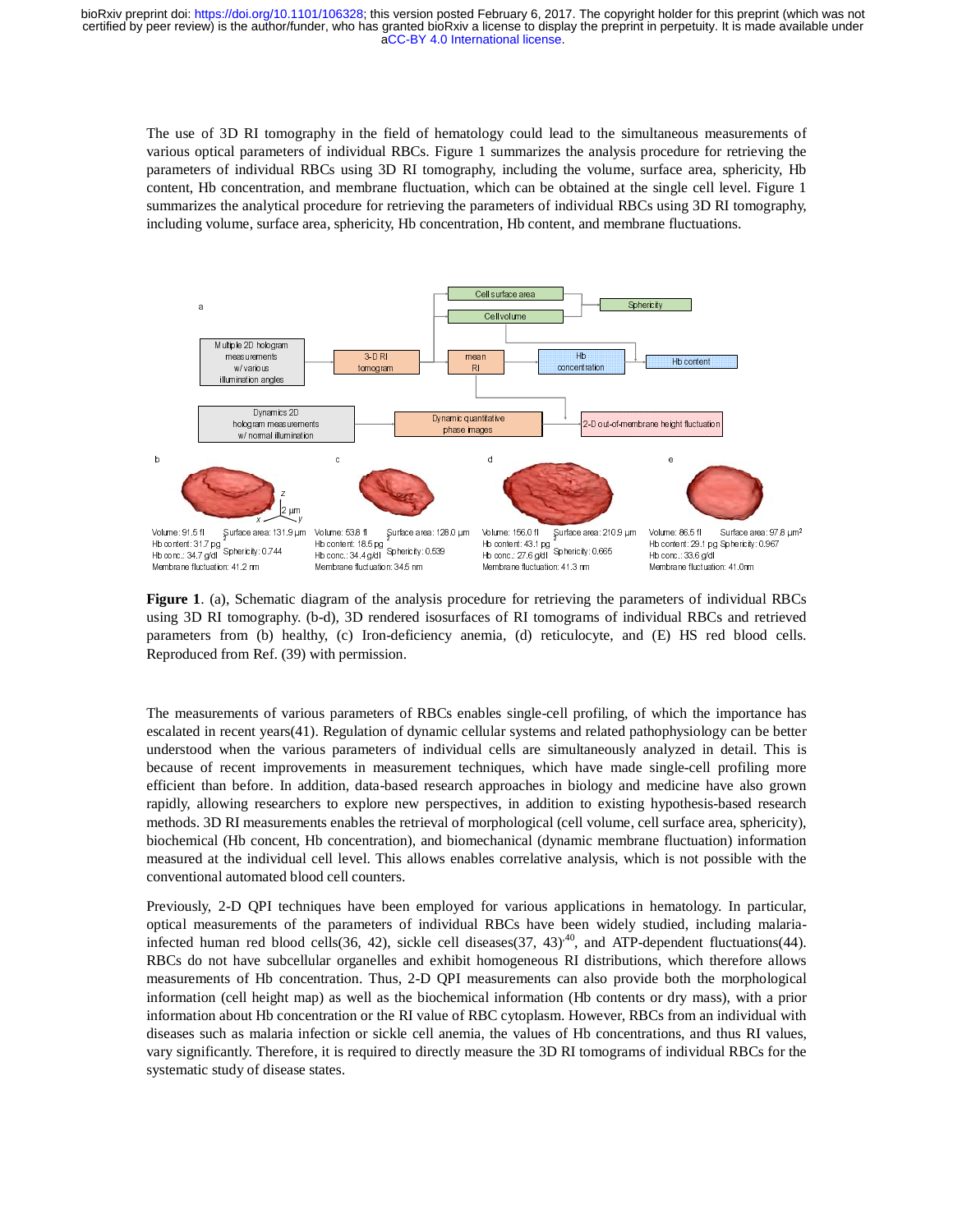Recently, 3D RI tomograms of RBCs have been utilized for measuring the parameters of individual RBCs. Lee et al. used common-path diffraction optical tomography (cDOT)(19), and measured 3-D RI tomograms and dynamic membrane fluctuations of RBCs exposed to ethanol(45), using common-path diffraction optical tomography(19). It was observed that RBCs exposed to an ethanol concentration of 0.1−0.3% v/v becomes more spherical shapes than those of normal cells(45). Using the cDOT, the properties of individual RBCs stored with and without a preservation solution, citrate phosphate dextrose adenine-1 (CPDA-1) were reported. In this work, various red blood parameters were analyzed and the results showed that, in the absence of CPDA-1, RBCs undergo a dramatic morphological transformation from discocytes to spherocytes within two weeks(46). The RBCs also experienced reduction in cell surface areas and became less flexible. However, RBCs stored with CPDA-1 retained their biconcave shapes and deformability for up to six weeks.

More recently, the RBCs from patients with diabetes mellitus have been systematically measured using 3-D RI tomography and dynamic membrane fluctuations(47). Morphologies of the RBCs from diabetic patients were not significantly different from the healthy ones. The deformability of the RBCs from diabetic patients was significantly lower than those of healthy RBCs, which is consistent with the previous literature using ektacytometry or filtration assay. Interestingly, this work reported the negative correlation between dynamic membrane fluctuation and glycated Hb concertation or HbA1c level, for the healthy RBCs; the higher the HbA1c level, the less deformable the cells are. In addition, the alterations in RBCs resulted from the binding of mellittin, the active molecule of apitoxin or bee venom, have been studied by measuring 3-D RI maps and dynamic membrane fluctuations(48). RBCs from the cord blood of newborn infants and from adult mothers or nonpregnant women were also systematically studied using 3-D RI tomography(49).

The study of white blood cells using 3-D RI tomography has not been fully exploited, but it will open new applications. More recently, Yoon et al. measured 3-D RI tomograms of mouse lymphocytes and macrophage(50). In this work, the morphological alternations in lymphocytes, caused by lipopolysaccharide which is known to immunologically stimulate lymphocytes, were analyzed.

# *Infectious diseases*

The visualizations of the structures and dynamism of parasites and host cells are important for the study of parasitic infections. Although electron microscopy techniques provide excellent spatial resolutions, which can even visualize the internal structures of parasites. However, the high spatial resolution of electron microscopy comes at the cost of static imaging; it does not provide the time-lapse information of parasitic infections. Optical microscopy techniques have been extensively used for imaging parasites and host cells(51). The use of labeling agents with high molecular specificity have elucidated the molecular biology of various infections diseases. However, conventional fluorescent labeling techniques only provide qualitative imaging capability, and some parasite is difficult to be labeled.

Recently, 3-D RI tomography techniques have been utilized for the field of infectious diseases. Park et al. have used tomographic phase microscopy and measured 3-D RI maps and dynamic membrane fluctuations of malaria infected RBCs as a function of various infection stages(36). *Plasmodium falciparum* parasites invaded into host human red blood cells were clearly visualized from the measurements of 3-D RI tomography. In addition, the significantly decreased dynamic membrane fluctuations in the infected RBCs were also reported, indicating the decreased cell deformability. The label-free capability of 3-D RI tomography has been utilized for the study of egress of malaria parasites(42), which provided a comprehensive body of information on the relationships between biomechanical and biochemical parameters and parasite egress from RBCs infected by malariainducing parasites. Kim et al. employed the optical diffraction tomography (ODT) algorithm to reconstruct 3-D RI tomography of malaria infected RBCs and it shows better image quality compared to the ones obtained with optical projection algorithm because ODT considers light diffraction inside samples(18). In addition, various morphological information about invading parasites and produced hemozoin structures are obtained and analyzed quantitatively.

More recently, *Babesia microti* invaded RBCs were investigated by measuring 3-D RI tomograms at the individual cell level(52). *B. microti* causes emergency human babesiosis, which shares similar pathophysiology and pathologic symptoms with malaria. In this work, RI information was effectively used for the study of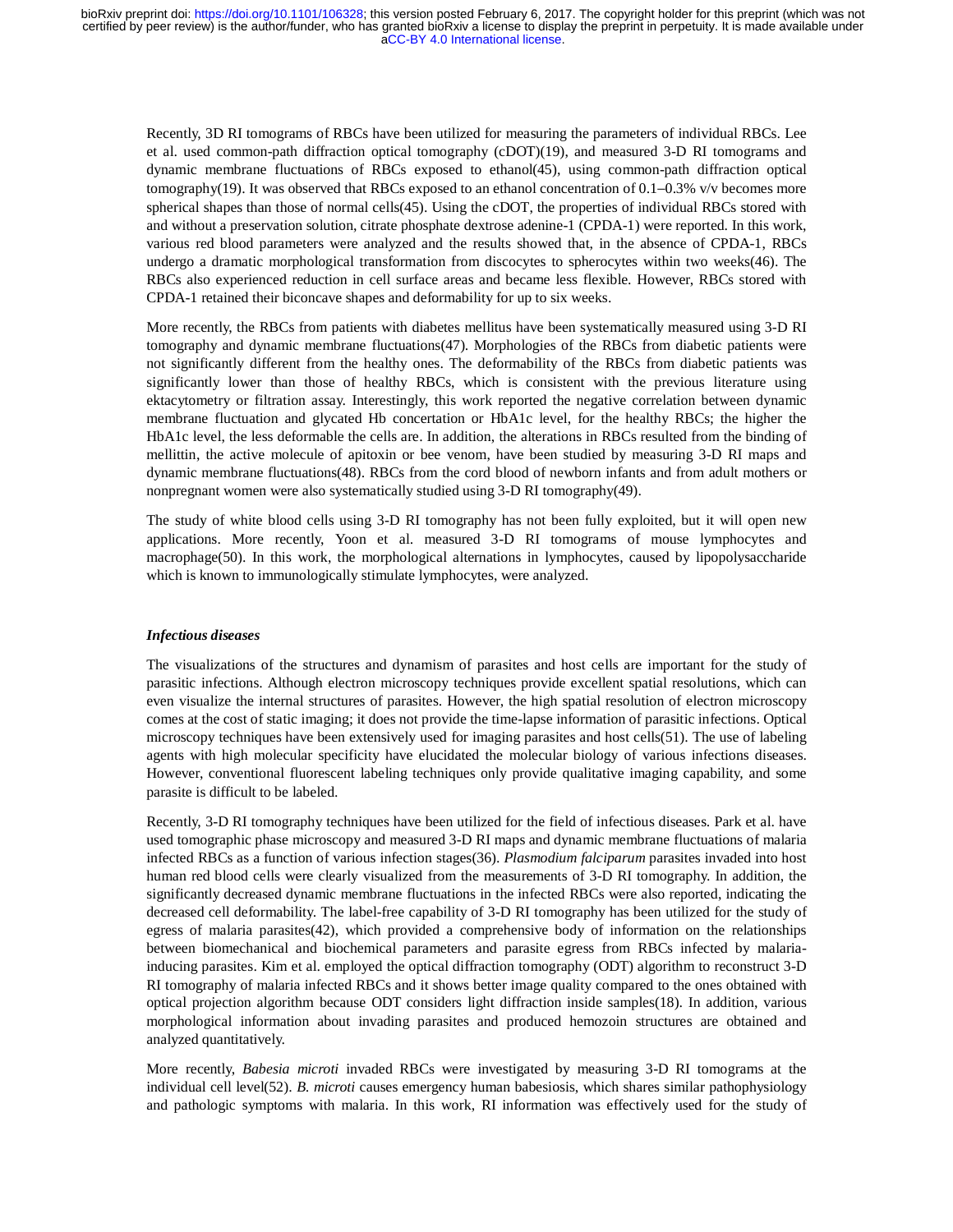babesiosis, because the RI of *B. microti* parasites is distinct from RBC cytoplasm can thus be clearly visualized, otherwise very difficult to be identified with conventional optical imaging techniques because of the lack of effective labeling agents for *B. microti* parasites. Ekpenyong et al. reported the RI maps of Primary murine bone marrow derived macrophages which were infected by *Salmonella enterica* serovar Typhimurium(53).

3-D RI tomography was also employed for the study of viral infection. Simon et al. used a setup, in which fluorescence confocal microscopy and optical diffraction tomography were combined, and studied human respiratory epithelial carcinoma A549 cells infected with human influenza H3N2 virus(54). Interestingly, in the infected cells, the spherical structures with the size of 150−200 nm and with the distinctly high RI values were observed, which were expected to correspond to the buddings of viral particles.

# *Hepatology*

Optical microscopic imaging of hepatocytes has played an important role in hepatology. The structures of cells and subcellular organelles and their dynamics are strongly correlated to the physiology of hepatocytes, and also significantly altered associated with liver-related diseases. Recently, Kim et al. have measured 3-D RI tomograms of human hepatocytes (human hepatocellular carcinoma cell line, Huh-7) were measured at the individual cell level. In this work, various subcellular structures of hepatocytes are clearly identified using RI values, including cell membrane, nucleus membrane, nucleoli, and lipid droplets (LDs)(55). In addition, timelapse 3-D RI tomograms of hepatocytes were also measured, from which dynamics of individual LDs were quantified.

Among subcellular structures of hepatocytes, lipid droplets (LDs) are of particular interest because they are directly related to the lipid metabolism. LDs consist of a monolayer of phospholipids and associated proteins surrounding a core of neutral lipid and are ubiquitous intracellular organelles storing and supplying lipids in most cell types as well as hepatocytes(56). Recent studies suggest that LDs participate in various pathological roles, such as cancer and diabetes mellitus, and exhibit 3-D motions to regulate lipid storage and metabolism(57). However, the detailed process of LDs dynamics including biogenesis, growth and 3-D subcellular motions are incomplete(58).



**Figure 2**. (**a,b**) 3-D rendered isosurface image of 3-D RI distribution of (**a**) an untreated and (**b**) oleic acid (OA) treated hepatocyte. (**c,d**) Cross-sectional slice images of 3-D RI distribution of (**a**) the untreated and (**b**) OA treated hepatocyte. The scale bars indicate 10μm. **e-j**, Quantitative analysis of (**e**) RI of cytoplasm, (**f**) RI of LDs, (**g**) the ratio of LD volume to cell volume, (**h**) the ratio of LD mass to cellular dry mass, (**i**) volume of individual LDs, and (**j**) number of LDs in untreated and OA-treated hepatocytes. Reproduced from Ref. X with permission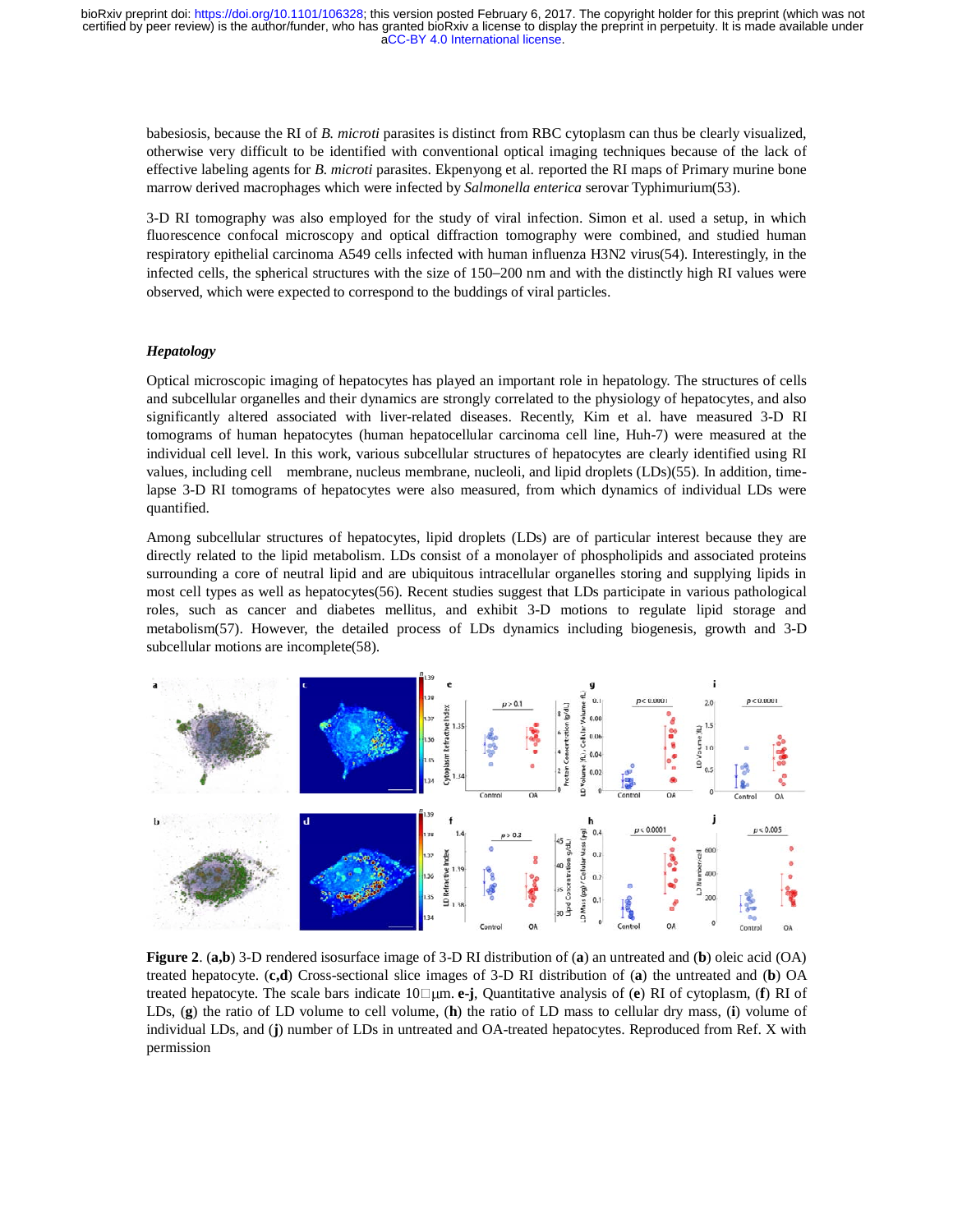LDs can be effectively visualized exploiting its RI value; the RIs of lipid are significantly higher than protein(59) and thus LDs can be identified by measuring 3-D RI tomograms. Measuring LDs using the high RI values have several advantageous over conventional approaches. Fluorescence techniques for labeling LDs have been widely used(60), but the use of fluorescent probes requires for ethanol treatment, which can influence the physiological conditions of LDs such as induced fusions of LDs in live cells(61). Coherent anti-Stokes Raman scattering Raman scattering techniques have been used to visualize LDs in live cells without the use of exogenous labels(62, 63), but it requires for highly expensive laser and detection instruments and have the issue of low signal-to-noise ratio for molecules with low concentrations. The recent study demonstrated that the time-lapse 3- D RI distribution of LDs in live hepatocytes could be quantitatively analyzed with ODT(55). The shapes, sizes, and the masses of individual LDs in live hepatocytes were retrieved from the measured 3-D RI tomograms.

# *Histopathology*

RI can potentially serve as important contrast in histopathology because (1) the use of RI for imaging tissue slides provide imaging contrast for the visualization of anatomical features in tissue slides otherwise invisible under conventional bright-field microscopy and (2) it does not require for the labeling process which can save time and cost. In addition, unlike conventional histopathology that relies on staining agents, the use of RI can provide quantitative criteria for pathologies in unlabeled biological tissues.

The RI information, for example, was used to quantify the weight loss in the inflammation-induced colitis(64). Besides the dry mass information, the measurements of optical phase delay maps of a tissue slice could precisely be utilized to extract the scattering parameters such as scattering coefficients  $(\mu_s)$  and anisotropies (*g*)(65-67). This is because light scattering in tissue is caused by inhomogeneous distributions of RI, and thus as light passes through tissue, it undergoes significantly large events of light refraction and reflection, resulting in complex patterns of multiple light scattering. These scattering parameters have been employed to investigate the morphological alterations in prostate cancers (Figs. 3a-b)(68), breast cancers(69) and epithelial pre-cancers(70), which can be potentially utilized for diagnostic purposes.

Recently, the label-free tissue imaging capability by utilizing RI information was adapted to neuroscience. Optical phase delay maps of brain tissues were obtained for whole brain mouse tissue slides(71). The maps of scattering parameter  $(\mu_s$  and *g*), extracted from the measured optical phase delay images of brain tissue, showed anatomical structures, comparable to the ones obtained with the conventional hematoxylin and eosin (H&E) staining method (**Figs. 3c-e**). Furthermore, these scattering parameter maps showed a statistical difference between the tissue slides from mice with Alzheimer's disease and the ones from healthy mice, indicating the structural alternations in the tissue.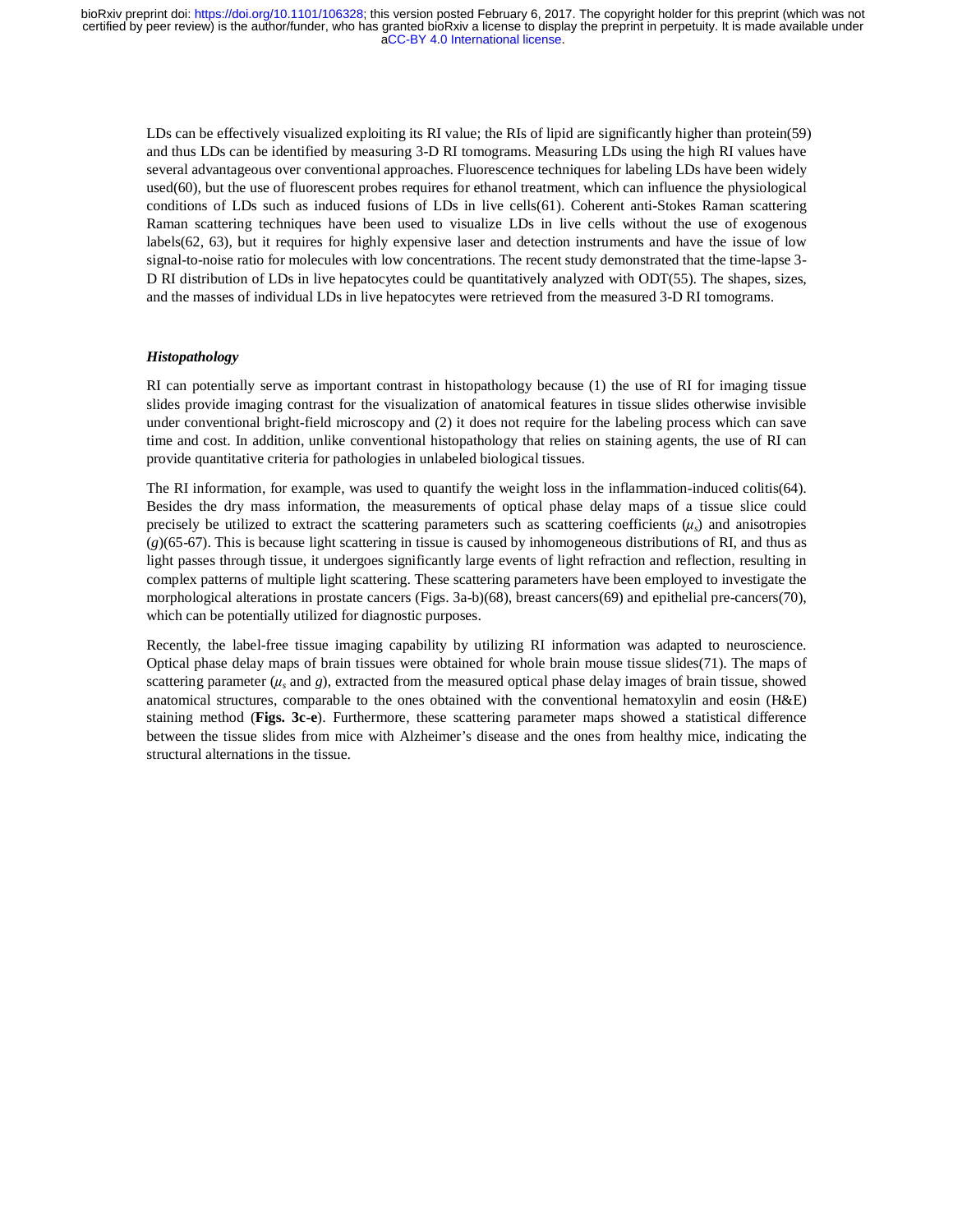[aCC-BY 4.0 International license.](http://creativecommons.org/licenses/by/4.0/) certified by peer review) is the author/funder, who has granted bioRxiv a license to display the preprint in perpetuity. It is made available under bioRxiv preprint doi: [https://doi.org/10.1101/106328;](https://doi.org/10.1101/106328) this version posted February 6, 2017. The copyright holder for this preprint (which was not



Figure 1. Applications of RI-based imaging techniques for histopathology and cell dynamics (a) Scattering parameter  $(\mu_s)$  map and anisotropy  $(g)$  map of a whole mouse brain tissue slice, which was retrieved from the measured 2-D optical phase map of the slice. (c) The adjacent tissue slice labelled of (a-b) with conventional H&E staining. (d) 2-D optical phase map of a slice from a biopsy sample obtained from a patient who had biochemical recurrence of prostate cancer after undergoing radical prostatectomy. (e) The adjacent tissue slice of (d) labelled with conventional H&E staining. Reproduced from Refs. **(71)** and (68) with permission.

# *Outlook*

Here we presented the principles of quantitative phase imaging techniques which exploit RI as an intrinsic optical imaging contrast for cells and tissues. Although this is a relatively new research field, and only a few topics of the studies have been investigated so far, the research work reviewed here suggest that the use of RI for bioimaging may play an important role in various fields of studies (summarized in Table 1), where label-free and quantitative live cell imaging capability provides benefits. This would significantly enhance our understanding of the pathophysiology of various diseases, which may also lead to the development of novel diagnostic strategies in the future.

|  |  | Table 1. Major research areas which 2-D and 3-D RI measurement techniques have been employed. |  |
|--|--|-----------------------------------------------------------------------------------------------|--|
|  |  |                                                                                               |  |

| <b>Research Area</b> | <b>Application</b>                                                                 | <b>Method</b>                      | Reference |  |  |  |
|----------------------|------------------------------------------------------------------------------------|------------------------------------|-----------|--|--|--|
| <b>Microbiology</b>  | Magnetotactic                                                                      | bacterium 3-D RI imaging           | (32)      |  |  |  |
|                      | (Magnetospirillum gryphiswaldense)                                                 |                                    |           |  |  |  |
|                      | Cellular growth (fission yeast, escherichia Dry mass measurement from 2-D (33, 34) |                                    |           |  |  |  |
|                      | coli                                                                               | optical phase delay map            |           |  |  |  |
|                      | Bacterial identification (escherichia coli,                                        | Fourier transform light scattering | (72, 73)  |  |  |  |
|                      | listeria monocytogenes, lactobacillus casei,                                       | with 2-D optical phase delay map   |           |  |  |  |
|                      | bacillus subtilis, synechococcus elongatus                                         |                                    |           |  |  |  |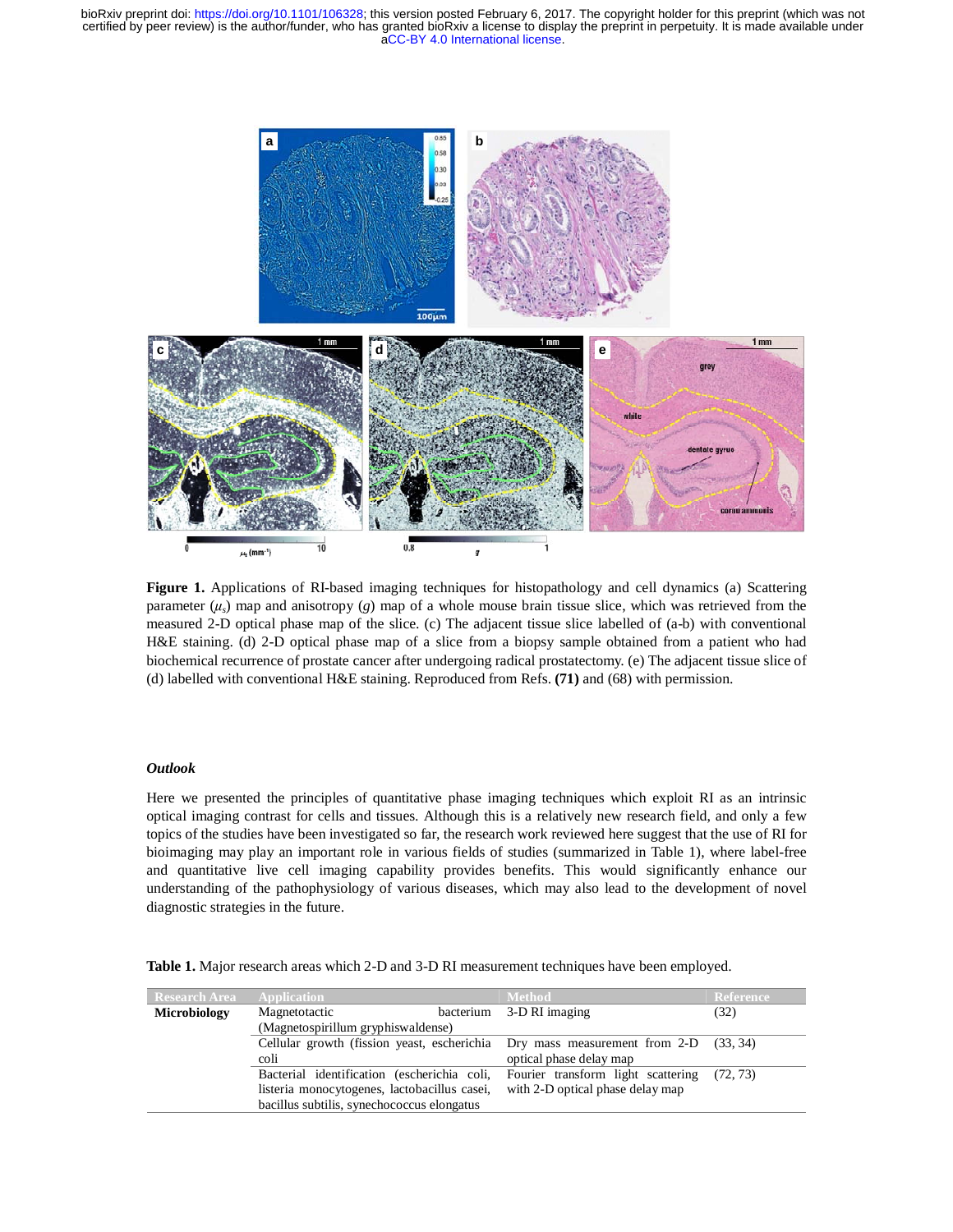| <b>Hematology</b>     | Effect of external<br>stimulus<br>(ethanol,<br>preservation solution)             | 2-D optical phase delay and 3-D RI<br>imaging                                              | (45, 46)  |
|-----------------------|-----------------------------------------------------------------------------------|--------------------------------------------------------------------------------------------|-----------|
|                       | Infectious disease (malaria, babesiosis)                                          | 2-D optical phase delay and 3-D RI<br>imaging                                              | (18, 74)  |
|                       | Chronic human disease (sickle cell anemia,<br>diabetes mellitus)                  | 2-D optical phase delay and 3-D RI<br>imaging                                              | (75, 76)  |
|                       | White blood cell                                                                  | 3-D RI imaging                                                                             | (50)      |
| <b>Hepatology</b>     | in<br>droplets<br>Huh-7<br>Lipid<br>(human<br>hepatocellular carcinoma cell line) | 3-D RI imaging                                                                             | (55)      |
| <b>Histopathology</b> | Colitis                                                                           | 2-D optical phase delay imaging                                                            | (64)      |
|                       | Cancer (prostate, breast, and epithelial)                                         | Scattering parameter measurement<br>from 2-D optical phase delay map                       | $(68-70)$ |
|                       | Neurological disorder (Alzheimer's disease<br>and Parkinson's disease)            | Scattering parameter measurement<br>from 2-D optical phase delay map<br>and 3-D RI imaging | (71, 77)  |
| <b>Cell dynamics</b>  | Intracellular diffusion (vesicles, organelles,<br>and lipid droplets)             | 2-D optical phase delay and 3-D RI<br>imaging                                              | (55, 78)  |
|                       | Membrane fluctuation (red blood cell)                                             | 2-D optical phase delay imaging                                                            | (44)      |
|                       | Cell migration (red blood cell and cancer<br>cell)                                | 2-D optical phase delay and 3-D RI<br>imaging                                              | (79, 80)  |
|                       |                                                                                   |                                                                                            |           |

The uses of RI as intrinsic imaging contrast for cells and tissues for biological and medical applications have not yet been fully explored; there are still various important issues in the physiology and pathology, which can be addressed by the utilization of RI-based imaging techniques and corresponding analysis methods. Some of the representative cell images in emerging fields are presented in Fig. 4. Many interesting studies which had been performed with 2-D QPI techniques would be readily investigated with 3-D RI tomography techniques because 3-D RI measurements directly provides both RI values and shape information, whereas 2-D QPI techniques only provide optical phase maps – a coupled parameter between RI values and the height of a sample. For example, water flux in individual neuron cells(81), morphologies of tumor cells(82), cell growth and division(34, 83, 84), and cell death(85) would be studied in more details with 3-D RI tomography.



Figure 4. Emerging fields of research using 3-D RI tomography and representative cell images: (a) neuron cell; (b) human sperm; (c) mouse macrophage; (d) LPS-treated mouse macrophage; (e) embryonic stem cells. Image in (a) is reproduced from Ref. (77) with permission. Images in (b-e) are provided by Tomocube Inc

Stem cell research is one of the critical applications. Because 3-D RI tomography techniques enable label-free imaging of live cells while providing detailed morphological information at sub-cellular resolution, it can be exploited to monitor and identify the types and conditions of derived cells, which may have no issues when applied to target organs *in vivo*. For the same reasons, the approaches using RI values can also be implemented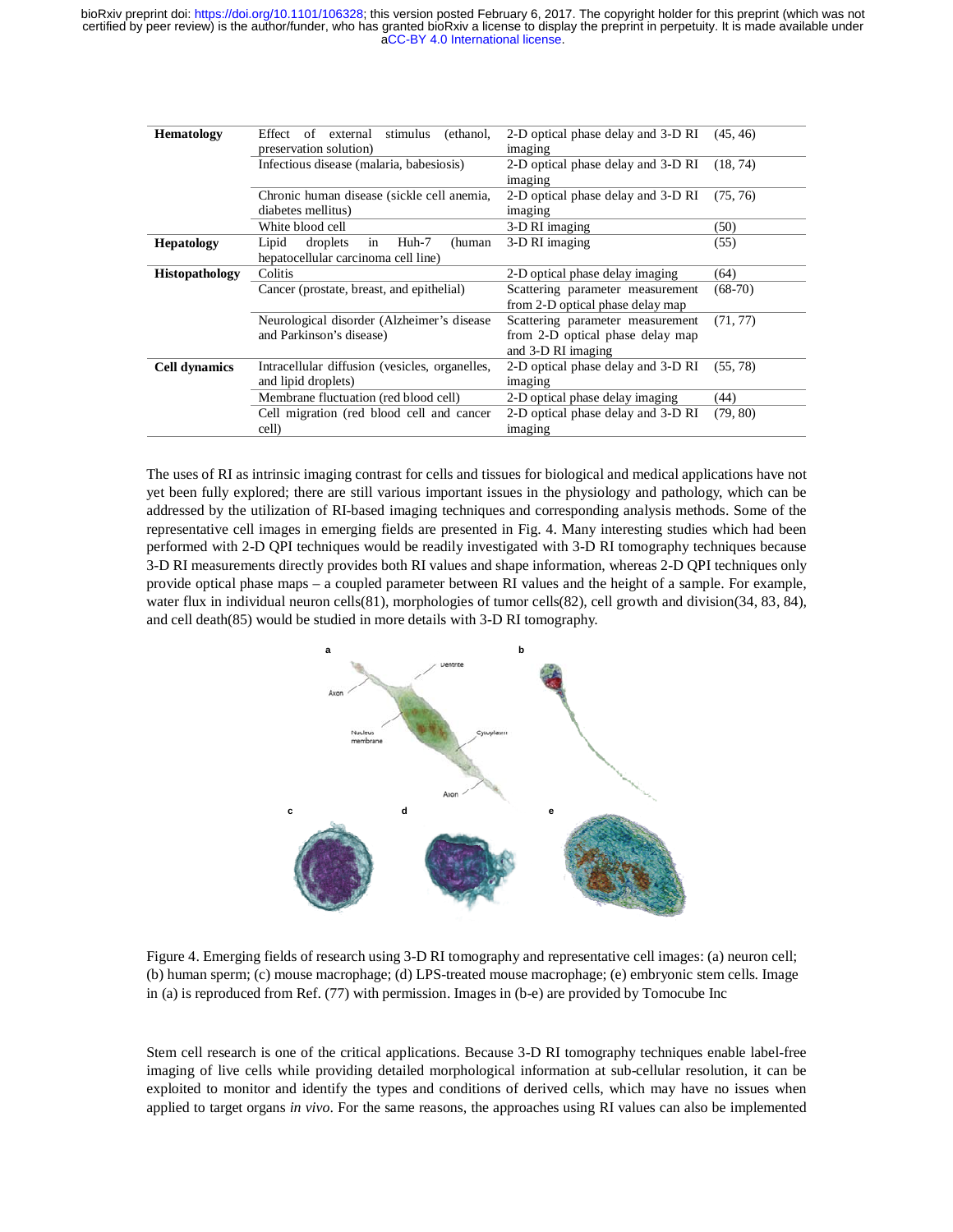to immunotherapy, because the measurements of 3-D RI maps of immune cells may be used for the label-free identification of subtypes of the cells or the evaluation of immune responses at the individual cell level.

Toward this direction of label-free cell identification, the use of RI-based imaging approaches has high potentials because RI serves as a highly reproducible and yet quantitative imaging contrast. Although the use of conventional fluorescence-based imaging contrast provides extremely high molecular specificity and signal-tobackground ratio in imaging, fluorescence intensity is qualitative and generally difficult to be reproducible, largely subject to the various parameters, including the characteristics of fluorescent molecules and the transfection and expression efficiency of a protocol.

The use of RI as bioimaging contrast can have synergistic effects when combined with machine learning or deep learning algorithms. When cleverly combined with an algorithm, the large amount data obtained for each individual cells can be effectively handled. Recently, RI-based information has been started to be exploited in combination with machine learning algorithms. For example, from the 2-D optical phase imaging of individual bacteria, the genus of various bacteria was distinguished using a machine learning algorithm(86, 87).

Toxicology is one of the promising fields where the use of RI information can bring impact. Exploiting the label-free imaging capability of the RI-based approaches, the minute response of live cells can be precisely, and quantitative addressed. Recently, 3-D RI tomography techniques were used to image individual neuron cells, and to investigate morphological and biochemical alterations in individual neuron cells associated with early neurotoxic effects in Parkinson's disease(77). In this work, to establish the *in vitro* disease model, 1-methyl-4 phenylpyridinium ion (MPP+), which is known to cause symptoms of Parkinson's disease, was applied to individual neurons. Early neurotoxic effects of MPP+ was systematically investigated using 3-D RI tomography.

Finally yet importantly potential topics in application would include the 3-D label-free imaging for the study of Protist. Previously, 3-D RI tomography has shown potentials for the in-depth investigation of amoeba(88) and phytoplankton(89).

To facilitate the application of RI-based imaging methods for toxicology and pharmaceutical industry, it is required to achieve a platform to obtain high-throughput data. Toward this direction, several research activities are currently ongoing. Kim et al., presented a method to significantly enhance the speed of 3-D RI tomography employing sparse illumination patterns and a graphic processor unit (GPU)(28). Sung et al. demonstrated a method to obtain 3-D RI tomography of cells flowing in a microfluidic channel; without rotating a sample nor illuminating different patterns, optical information to construct a 3-D RI tomogram is acquired from the translations of a sample in the channel(90). Also, optical manipulation and 3-D tracking of biological cells in microfluidic channels may also open new applications with combined with 3-D RI tomography(91).

Developments in new analysis algorithm are also required. Previously, the quantitative imaging capability of RIbased imaging had been limited to static analysis, including cellular dry mass, morphological, and biochemical information. The RI information can also be exploited in analyzing dynamics of cells and subcellular compartments. Measurements of time-lapse 3D RI tomograms of cells would accompany with the developments in analysis algorithm(78).

New techniques to effectively handle the large size of data are particularly needed to make RI-based imaging approaches even more useful. In order to perform analysis at the individual cellular level and reveal the details of the underlying mechanisms of diseases, at least dozens of cells should be measured in each experimental group. Then a technical issue arises – the sizes of tomogram files are enormously significant. For example, HT-1 series from Tomocube Inc., a commercialized 3-D holographic microscopy system, generate a data file with a 67 Mega voxels for one 3-D RI tomogram; the imaging volume is  $84.3 \times 84.3 \times 41.4$  µm with the pixel resolution of  $112 \times 112 \times 356$  nm for x-, y-, and z- direction, respectively. With the single-precision (or single) data type, a single tomogram of 67 Mega voxels will have the size of 268 Mbyte. When a 4-D or time-lapse 3-D tomograms the frame number of 512 is recorded, the data size will be approximately 134 Gbyte. More advanced methods to transfer, handle, and store such large sized data will also be required in the future.

From a technical point of view, the combination of an RI-based imaging technique with fluorescent imaging techniques will open a new avenue for live cell imaging. Because both RI and fluorescence labeling provides unique and complementary information about cells, the simultaneous measurement will provide useful and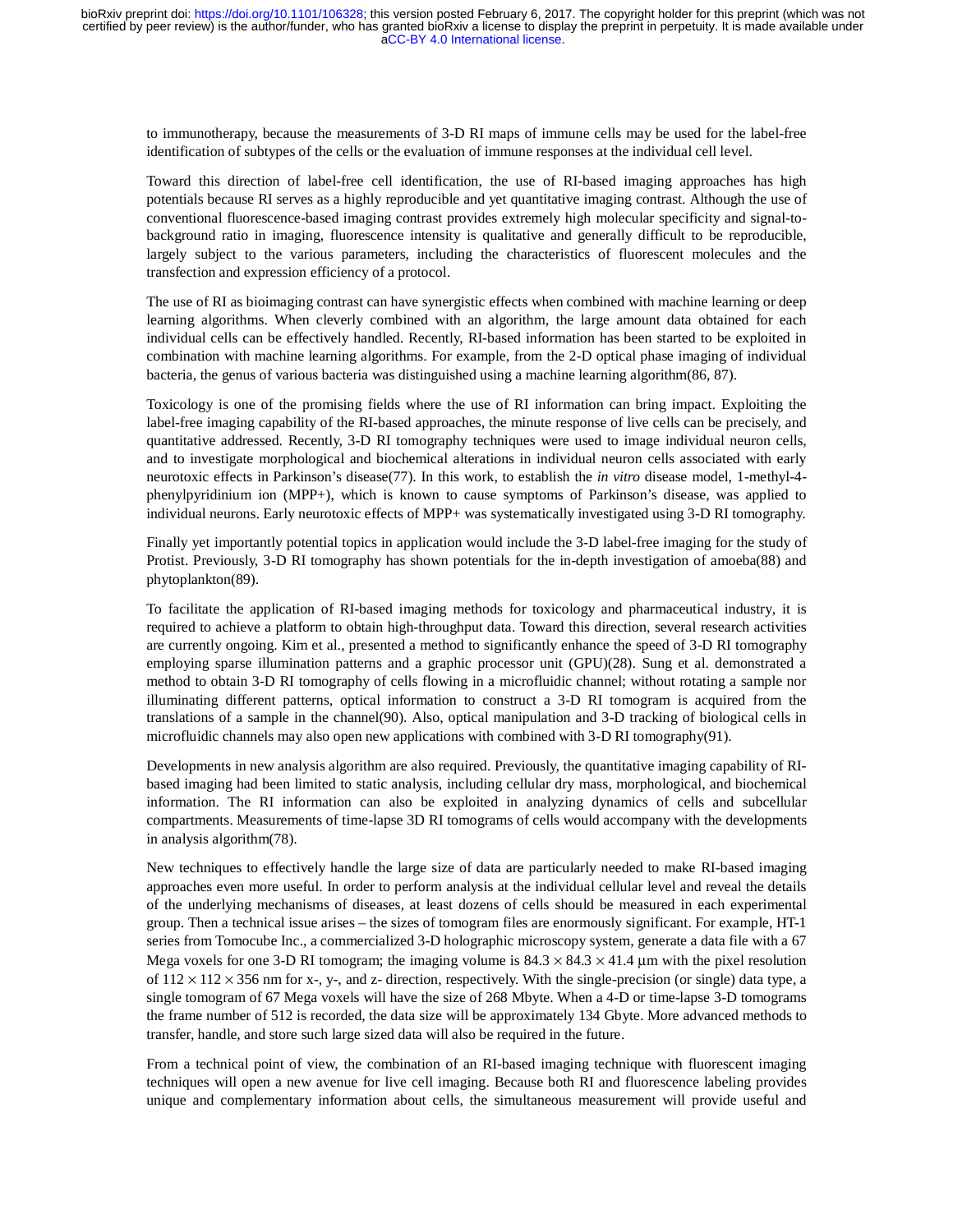synergistic information. One scenario of applications to utilize such a multimodal system would be that a 3-D fluorescence image of a cell is obtained in the beginning to register the location of specific molecules or organelles. Then time-lapse 3-D RI tomograms of the sample for a long time so that the dynamics of registered so that identified organelles can be tracked for an extended period of time by avoiding the issue of phototoxicity and photodamaging to the cell. Previously, the combination of a 2-D quantitative phase imaging technique with fluorescence microscopy(92) and the combination of a 3-D RI tomography with confocal fluorescence microscopy has been presented(93), respectively.

Furthermore, to provide better molecular sensitivity to RI-based imaging, multispectral approaches have been introduced recently(94). The use of multiple coherent lasers(95, 96) or wavelength-scanning illumination(97, 98) enabled measuring the optical phase maps as a function of wavelength, and this information was utilized for molecular imaging because certain molecules have distinct optical dispersion properties, i.e. different RI values as a function of wavelengths. Recently, 3-D RI tomography has been achieved for a large number of wavelengths using a super continuum source and a wavelength-scanning unit(27). Besides the technical difficulty, the major challenge in exploiting optical dispersion for molecular specificity is that most molecules present in cells do not exhibit strong optical dispersion except specific molecules such as Hb(94). Alternatively, the use of an ultraviolet light source was presented to better visualize chromosomes inside a cell(93). More recently, the use of gold nanoparticles (GNPs) has been utilized in RI-based imaging, because the strong light absorption and scattering of GNPs at a resonant wavelength enable high imaging contrast(99, 100).

In addition, optical trapping techniques can be combined with RI-based imaging techniques to revolutionize the way in which biologists approach questions in the field of cell-to-cell interaction and mechanobiology. Toward to this direction, the combination with 3-D RI tomography and optical manipulation techniques are beneficial. The optical tweezer technique has been shown to optically trap spherical particles, which aided to manipulate individual cells. Recently, 3-D RI tomography technique was combined with holographic optical tweezers, which demonstrates the 3-D dynamic imaging of the interaction of an optically trapped particle to a macrophage(101). More recently, the 3-D RI maps of biological cells were measured in order to actively control optical wavefront for trapping beams, and the demonstration of stable control of complex shapes objects such as RBCs and dimers was demonstrated(102).

One of the future directions of RI-based imaging would be toward *in vivo* application. If the use of RI information can be collected *in vivo*, it would bring significant impacts to the early diagnosis of various diseases. However, because of multiple light scattering in biological tissues deteriorate the delivery of optical information(5), the direct application of a simple optical imaging system would not be able to acquire clear images. Recently, 3-D RI tomograms of individual RBCs flowing through micro capillaries(79). However, in this work, the part of a thin mesentery tissue should be placed in a 3-D holographic microscopy. Ford et al. demonstrated *in vivo* phase imaging by collecting *en face* phase gradient images of thick scattering samples(103). More recently, Laforest et al. demonstrated *in vivo* phase imaging of retinal cells using transcleral illumination, which gives a dark-field configuration with a high numerical aperture(104).

Various research results, in which RI was utilized as imaging contrast, are highlighted in this review article. Nonetheless, we believe that there are still uncountable potential applications, which are not yet discovered. In order to fully explore the potential and capability of RI-based approaches, interdisciplinary collaborations between biologists, medical specialists, and physicists are crucial. Considering the recent rapid growth of the field and the potentials of the approach, we are optimistic that optical imaging techniques based on RI will play important roles in various topics of studies where label-free and quantitative live cell imaging is important.

# Acknowledgement

This work was supported by KAIST, BK21+ program, and the National Research Foundation of Korea (2015R1A3A2066550, 2014M3C1A3052567, 2014K1A3A1A09063027).

Competing Financial Interests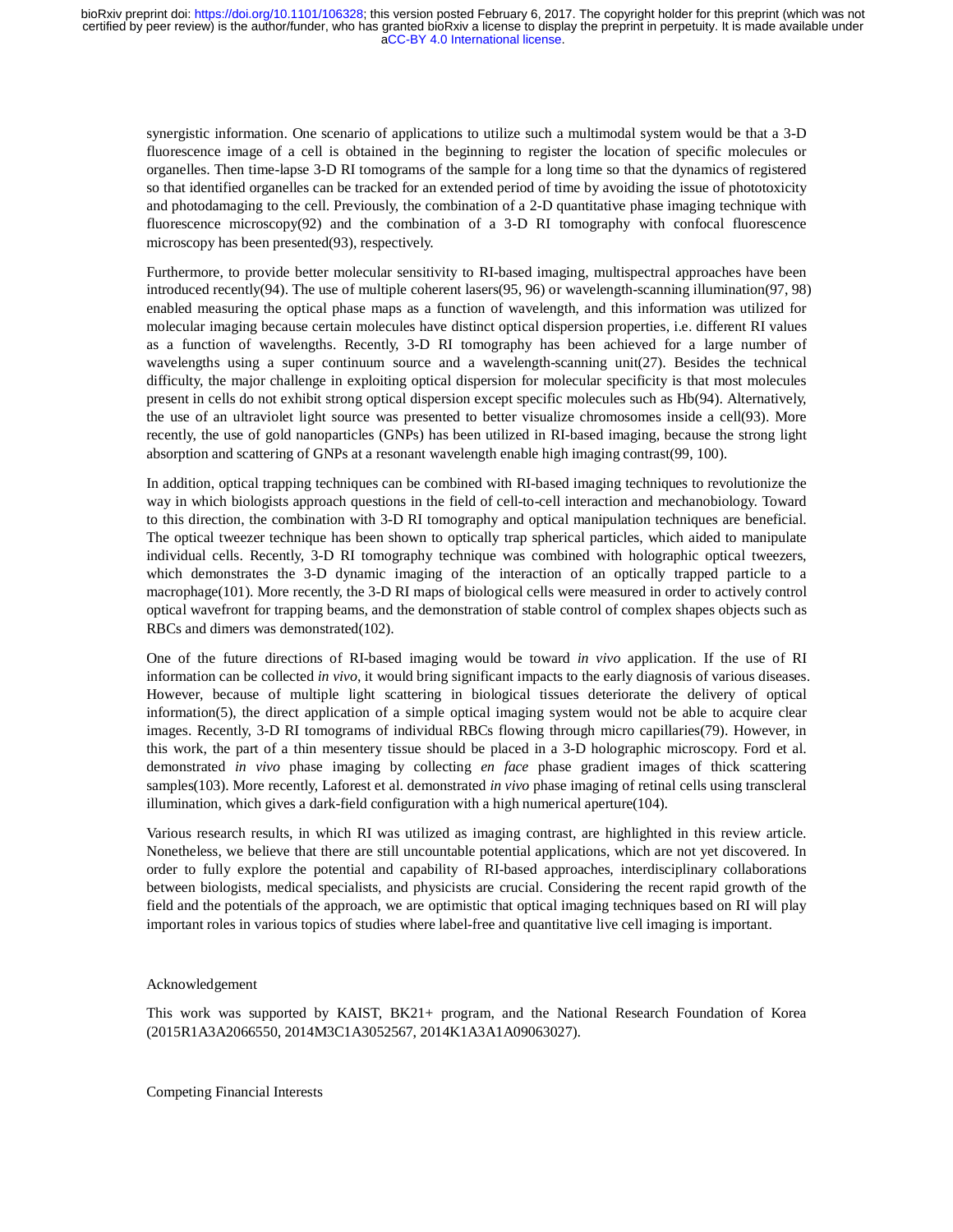Prof. Park has financial interests in Tomocube Inc., a company that commercializes optical diffraction tomography and quantitative phase imaging instruments.

## References

1. Zernike F. Phase contrast, a new method for the microscopic observation of transparent objects. Physica. 1942;9(7):686-98.

2. Allen R, David G, Nomarski G. The zeiss-Nomarski differential interference equipment for transmitted-light microscopy. Zeitschrift fur wissenschaftliche Mikroskopie und mikroskopische Technik. 1969;69(4):193-221.

3. Huang B, Bates M, Zhuang X. Super resolution fluorescence microscopy. Annual review of biochemistry. 2009;78:993.

4. Hell SW. Far-field optical nanoscopy. science. 2007;316(5828):1153-8.

5. Yu H, Park J, Lee K, Yoon J, Kim K, Lee S, et al. Recent advances in wavefront shaping techniques for biomedical applications. Current Applied Physics. 2015;15(5):632-41.

6. Yu H, Jang J, Lim J, Park JH, Jang W, Kim JY, et al. Depth-enhanced 2-D optical coherence tomography using complex wavefront shaping. Optics Express. 2014;22(7):7514-23.

7. Ji N, Milkie DE, Betzig E. Adaptive optics via pupil segmentation for high-resolution imaging in biological tissues. nature methods. 2010;7(2):141-7.

8. Thompson NL. Fluorescence correlation spectroscopy. Topics in fluorescence spectroscopy: Springer; 2002. p. 337-78.

9. Roy R, Hohng S, Ha T. A practical guide to single-molecule FRET. Nature methods. 2008;5(6):507-16.

10. Lee K, Park Y. Quantitative phase imaging unit. Optics Letters. 2014;39(12):3630-3.

11. Popescu G. Quantitative Phase Imaging of Cells and Tissues: McGraw-Hill Professional; 2011.

12. Lee K, Kim K, Jung J, Heo JH, Cho S, Lee S, et al. Quantitative phase imaging techniques for the study of cell pathophysiology: from principles to applications. Sensors. 2013;13(4):4170-91.

13. Majeed H, Sridharan S, Mir M, Ma L, Min E, Jung W, et al. Quantitative phase imaging for medical diagnosis. J Biophotonics. 2016.

14. Wolf E. Three-dimensional structure determination of semi-transparent objects from holographic data. Optics Communications. 1969;1(4):153-6.

15. Fercher AF, Bartelt H, Becker H, Wiltschko E. Image-Formation by Inversion of Scattered Field Data - Experiments and Computational Simulation. Applied Optics. 1979;18(14):2427-39.

16. Lauer V. New approach to optical diffraction tomography yielding a vector equation of diffraction tomography and a novel tomographic microscope. Journal of Microscopy. 2002;205(2):165-76.

17. Choi W, Fang-Yen C, Badizadegan K, Oh S, Lue N, Dasari RR, et al. Tomographic phase microscopy. Nature methods. 2007;4(9):717-9.

18. Kim K, Yoon H-O, Diez-Silva M, Dao M, Dasari R, Park Y-K. High-resolution three-dimensional imaging of red blood cells parasitized by *Plasmodium falciparum* and *in situ* hemozoin crystals using optical diffraction tomography. J Biomed Opt. 2014;19(1):011005-12.

19. Kim Y, Shim H, Kim K, Park H, Heo JH, Yoon J, et al. Common-path diffraction optical tomography for investigation of three-dimensional structures and dynamics of biological cells. Optics express. 2014;22(9):10398-407.

20. Shin S, Kim K, Yoon J, Park Y. Active illumination using a digital micromirror device for quantitative phase imaging. Optics Letters. 2015;40(22):5407-10.

21. Barty A, Nugent K, Roberts A, Paganin D. Quantitative phase tomography. Optics Communications. 2000;175(4):329-36.

22. Charrière F, Marian A, Montfort F, Kuehn J, Colomb T, Cuche E, et al. Cell refractive index tomography by digital holographic microscopy. Optics letters. 2006;31(2):178-80.

23. Kuś A, Dudek M, Kemper B, Kujawińska M, Vollmer A. Tomographic phase microscopy of living three-dimensional cell cultures. Journal of biomedical optics. 2014;19(4):046009.

24. Lim J, Lee K, Jin KH, Shin S, Lee S, Park Y, et al. Comparative study of iterative reconstruction algorithms for missing cone problems in optical diffraction tomography. Optics Express. 2015;23(13):16933-48. 25. Cotte Y, Toy F, Jourdain P, Pavillon N, Boss D, Magistretti P, et al. Marker-free phase nanoscopy. Nature Photonics. 2013;7(2):113-7.

26. Kim T, Zhou R, Mir M, Babacan SD, Carney PS, Goddard LL, et al. White-light diffraction tomography of unlabelled live cells. Nat Photon. 2014;8(3):256-63.

27. Jung J, Kim K, Yoon J, Park Y. Hyperspectral optical diffraction tomography. Optics Express. 2016;24(3):2006-12.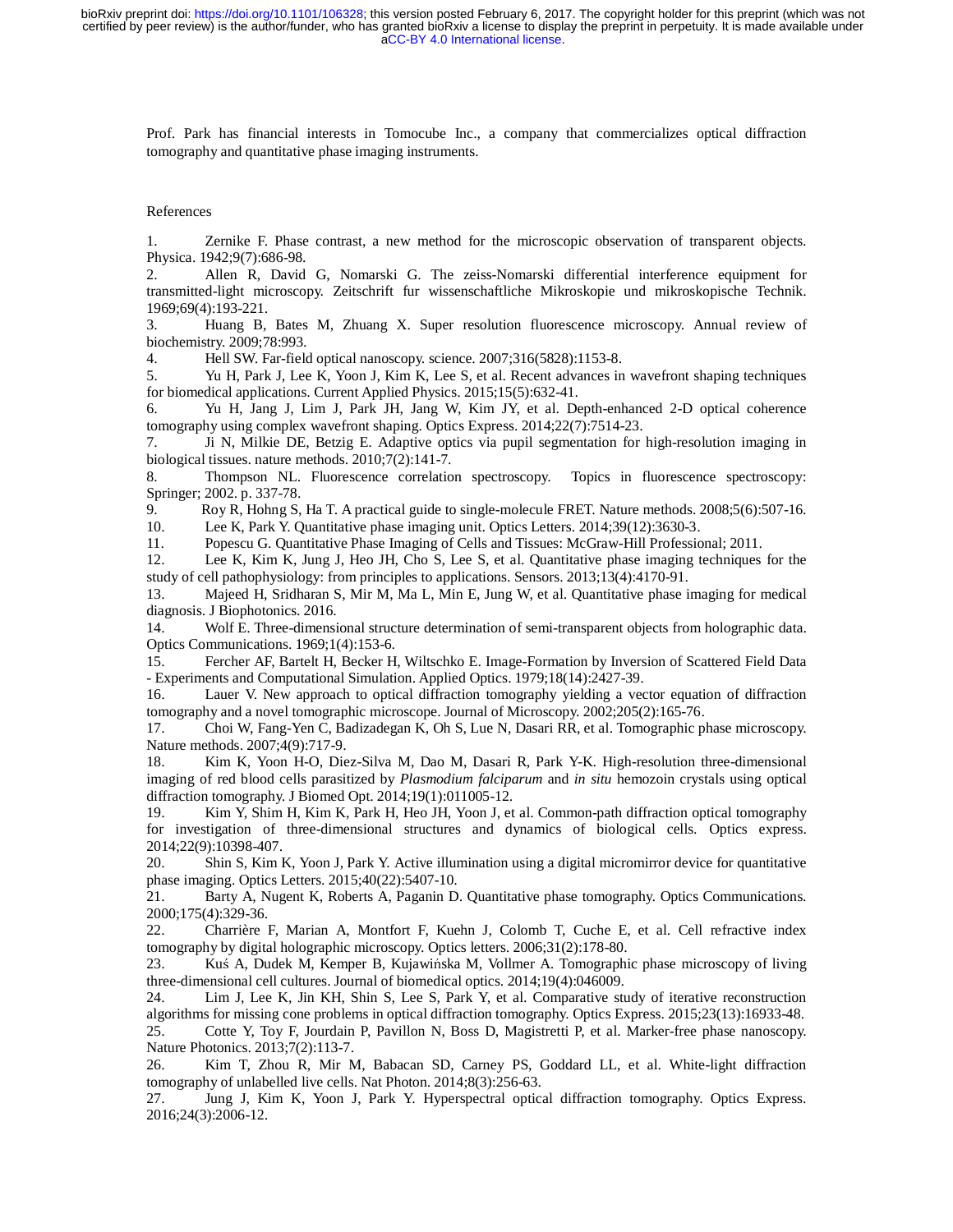[aCC-BY 4.0 International license.](http://creativecommons.org/licenses/by/4.0/) certified by peer review) is the author/funder, who has granted bioRxiv a license to display the preprint in perpetuity. It is made available under bioRxiv preprint doi: [https://doi.org/10.1101/106328;](https://doi.org/10.1101/106328) this version posted February 6, 2017. The copyright holder for this preprint (which was not

28. Kim K, Kim KS, Park H, Ye JC, Park Y. Real-time visualization of 3-D dynamic microscopic objects using optical diffraction tomography. Optics Express. 2013;21(26):32269-78.

29. Barer R. Determination of dry mass, thickness, solid and water concentration in living cells. Nature. 1953;172(4389):1097-8.

30. Popescu G, Park Y, Lue N, Best-Popescu C, Deflores L, Dasari RR, et al. Optical imaging of cell mass and growth dynamics. Am J Physiol Cell Physiol. 2008;295(2):C538-44.

31. Schürmann M, Scholze J, Müller P, Guck J, Chan CJ. Cell nuclei have lower refractive index and mass density than cytoplasm. J Biophotonics. 2016.

32. Bennet M, Gur D, Yoon J, Park Y, Faivre D. A Bacteria□Based Remotely Tunable Photonic Device. Advanced Optical Materials. 2016.

33. Rappaz B, Cano E, Colomb T, Kuhn J, Depeursinge C, Simanis V, et al. Noninvasive characterization of the fission yeast cell cycle by monitoring dry mass with digital holographic microscopy. Journal of Biomedical Optics. 2009;14(3).

34. Mir M, Wang Z, Shen Z, Bednarz M, Bashir R, Golding I, et al. Optical measurement of cycledependent cell growth. Proceedings of the National Academy of Sciences. 2011;108(32):13124-9.

35. Suresh S. Mechanical response of human red blood cells in health and disease: some structureproperty-function relationships. J Mater Res. 2006;21(8):1872.

36. Park Y, Diez-Silva M, Popescu G, Lykotrafitis G, Choi W, Feld MS, et al. Refractive index maps and membrane dynamics of human red blood cells parasitized by Plasmodium falciparum. Proc Natl Acad Sci USA. 2008;105(37):13730-5.

37. Byun H, Hillman TR, Higgins JM, Diez-Silva M, Peng Z, Dao M, et al. Optical measurement of biomechanical properties of individual erythrocytes from a sickle cell patient. Acta Biomaterialia. 2012.

38. Mills JP, Diez-Silva M, Quinn DJ, Dao M, Lang MJ, Tan KSW, et al. Effect of plasmodial RESA protein on deformability of human red blood cells harboring Plasmodium falciparum. Proc Natl Acad Sci U S A. 2007;104(22):9213-7.

39. Kim Y, Shim H, Kim K, Park H, Jang S, Park Y. Profiling individual human red blood cells using common-path diffraction optical tomography. Scientific reports. 2014;4.

40. Diez-Silva M, Park Y, Huang S, Bow H, Mercereau-Puijalon O, Deplaine G, et al. Pf155/RESA protein influences the dynamic microcirculatory behavior of ring-stage Plasmodium falciparum infected red blood cells. Scientific reports. 2012;2:614.

41. Weatherall DJ. Systems biology and red cells. N Engl J Med. 2011;364(4):376-7.

42. Chandramohanadas R, Park Y, Lui L, Li A, Quinn D, Liew K, et al. Biophysics of malarial parasite exit from infected erythrocytes. PLoS One. 2011;6(6):e20869.

43. Shaked NT. Quantitative phase microscopy of biological samples using a portable interferometer. Opt Lett. 2012;37(11):2016-8.

44. Park Y, Best CA, Auth T, Gov NS, Safran SA, Popescu G, et al. Metabolic remodeling of the human red blood cell membrane. Proceedings of the National Academy of Sciences. 2010;107(4):1289.

45. Lee SY, Park HJ, Best-Popescu C, Jang S, Park YK. The Effects of Ethanol on the Morphological and Biochemical Properties of Individual Human Red Blood Cells. PloS one. 2015;10(12):e0145327.

46. Park H, Lee S, Ji M, Kim K, Son Y, Jang S, et al. Measuring cell surface area and deformability of individual human red blood cells over blood storage using quantitative phase imaging. Scientific Reports. 2016;6.

47. Lee S, Park H, Kim K, Sohn Y, Jang S, Park Y. Refractive index tomograms and dynamic membrane fluctuations of red blood cells from patients with diabetes mellitus. bioRxiv. 2016.

48. Hur J, Kim K, Lee S, Park H, Park Y. Melittin-induced alterations in morphology and deformability of human red blood cells using quantitative phase imaging techniques. bioRxiv. 2016:091991.

49. Park H, Ahn T, Kim K, Lee S, Kook SY, Lee D, et al. Three-dimensional refractive index tomograms and deformability of individual human red blood cells from cord blood of newborn infants and maternal blood. J Biomed Opt. 2015;20(11):111208.

50. Yoon J, Kim K, Park H, Choi C, Jang S, Park Y. Label-free characterization of white blood cells by measuring 3D refractive index maps. Biomed Opt Express. 2015;6(10):3865-75.

51. Cho S, Kim S, Kim Y, Park YK. Optical imaging techniques for the study of malaria. Trends in biotechnology. 2011;30(2):71-9.

52. Park H, Hong S-H, Kim K, Cho S-H, Lee W-J, Kim Y, et al. Characterizations of individual mouse red blood cells parasitized by Babesia microti using 3-D holographic microscopy. arXiv preprint arXiv:150500832. 2015.

53. Ekpenyong AE, Man SM, Achouri S, Bryant CE, Guck J, Chalut KJ. Bacterial infection of macrophages induces decrease in refractive index. J Biophotonics. 2013;6(5):393-7.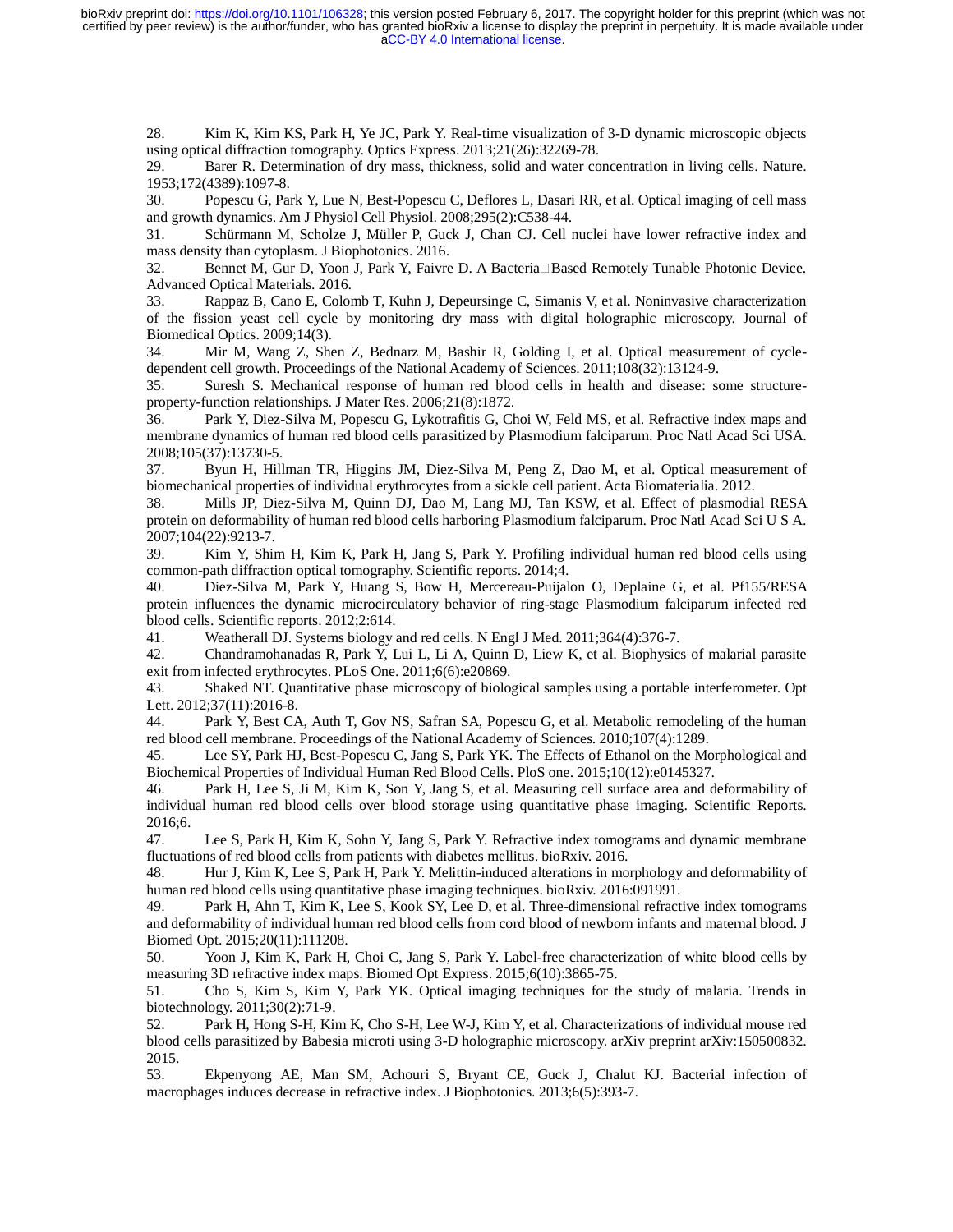[aCC-BY 4.0 International license.](http://creativecommons.org/licenses/by/4.0/) certified by peer review) is the author/funder, who has granted bioRxiv a license to display the preprint in perpetuity. It is made available under bioRxiv preprint doi: [https://doi.org/10.1101/106328;](https://doi.org/10.1101/106328) this version posted February 6, 2017. The copyright holder for this preprint (which was not

54. Simon B, Debailleul M, Beghin A, Tourneur Y, Haeberlé O. High□resolution tomographic diffractive microscopy of biological samples. J Biophotonics. 2010;3(7):462-7.

55. Kim K, Lee S, Yoon J, Heo J, Choi C, Park Y. Three-dimensional label-free imaging and quantification of lipid droplets in live hepatocytes. Scientific reports. 2016;6:36815.

56. Martin S, Parton RG. Lipid droplets: a unified view of a dynamic organelle. Nature reviews Molecular cell biology. 2006;7(5):373-8.

57. Welte MA. Fat on the move: intracellular motion of lipid droplets. Biochem Soc T. 2009;37:991-6.

58. Wilfling F, Haas JT, Walther TC, Farese Jr RV. Lipid droplet biogenesis. Current opinion in cell biology. 2014;29:39-45.

59. Beuthan J, Minet O, Helfmann J, Herrig M, Müller G. The spatial variation of the refractive index in biological cells. Physics in medicine and biology. 1996;41(3):369.

60. Martin S, Driessen K, Nixon SJ, Zerial M, Parton RG. Regulated Localization of Rab18 to Lipid Droplets EFFECTS OF LIPOLYTIC STIMULATION AND INHIBITION OF LIPID DROPLET CATABOLISM. Journal of Biological Chemistry. 2005;280(51):42325-35.

61. Fukumoto S, Fujimoto T. Deformation of lipid droplets in fixed samples. Histochem Cell Biol. 2002;118(5):423-8.

62. Nan X, Cheng J-X, Xie XS. Vibrational imaging of lipid droplets in live fibroblast cells with coherent anti-Stokes Raman scattering microscopy. Journal of lipid research. 2003;44(11):2202-8.

63. Evans CL, Potma EO, Puoris' haag M, Côté D, Lin CP, Xie XS. Chemical imaging of tissue in vivo with video-rate coherent anti-Stokes Raman scattering microscopy. P Natl Acad Sci USA. 2005;102(46):16807- 12.

64. Lenz P, Bettenworth D, Krausewitz P, Brückner M, Ketelhut S, von Bally G, et al. Digital holographic microscopy quantifies the degree of inflammation in experimental colitis. Integrative Biology. 2013;5(3):624-30.

65. Ding H, Wang Z, Liang X, Boppart SA, Tangella K, Popescu G. Measuring the scattering parameters of tissues from quantitative phase imaging of thin slices. Optics letters. 2011;36(12):2281-3.

66. Wang Z, Ding H, Popescu G. Scattering-phase theorem. Optics letters. 2011;36(7):1215-7.

67. Wang Z, Tangella K, Balla A, Popescu G. Tissue refractive index as marker of disease. Journal of biomedical optics. 2011;16(11):116017-1160177.

68. Sridharan S, Macias V, Tangella K, Kajdacsy-Balla A, Popescu G. Prediction of prostate cancer recurrence using quantitative phase imaging. Scientific reports. 2014;5:9976-.

69. Majeed H, Kandel ME, Han K, Luo Z, Macias V, Tangella K, et al. Breast cancer diagnosis using spatial light interference microscopy. Journal of biomedical optics. 2015;20(11):111210-.

70. Su J-W, Lin Y-H, Chiang C-P, Lee J-M, Hsieh C-M, Hsieh M-S, et al. Precancerous esophageal epithelia are associated with significantly increased scattering coefficients. Biomed Opt Express. 2015;6(10):3795-805.

71. Lee M, Lee E, Jung J, Yu H, Kim K, Lee S, et al. Label-free optical quantification of structural alterations in Alzheimer's disease. Scientific reports. 2016;6.

72. Jo Y, Jung J, Kim M-h, Park H, Kang S-J, Park Y. Label-free identification of individual bacteria using Fourier transform light scattering. Optics express. 2015;23(12):15792-805.

73. Jo Y, Jung J, Lee JW, Shin D, Park H, Nam KT, et al. Angle-resolved light scattering of individual rodshaped bacteria based on Fourier transform light scattering. Scientific reports. 2014;4.

74. Park H, Hong SH, Kim K, Cho SH, Lee WJ, Kim Y, et al. Characterizations of individual mouse red blood cells parasitized by Babesia microti using 3-D holographic microscopy. Scientific Reports. 2015;5.

75. Jung J, Matemba LE, Lee K, Kazyoba PE, Yoon J, Massaga JJ, et al. Optical characterization of red blood cells from individuals with sickle cell trait and disease in Tanzania using quantitative phase imaging. arXiv preprint arXiv:160406796. 2016.

76. Lee S, Park H, Jang S, Yongkeun P. Refractive index tomograms and dynamic membrane fluctuations of red blood cells from patients with diabetes mellitus. Blood. 2016;128(22):4813-.

77. Yang S-A, Yoon J, Kim K, Park Y. Measurements of morphological and biochemical alterations in individual neuron cells associated with early neurotoxic effects in Parkinson's disease using optical diffraction tomography. bioRxiv. 2016.<br>78. Ma L, Rajshekhai

78. Ma L, Rajshekhar G, Wang R, Bhaduri B, Sridharan S, Mir M, et al. Phase correlation imaging of unlabeled cell dynamics. Scientific Reports. 2016;6.

79. Kim K, Choe K, Park I, Kim P, Park Y. Holographic intravital microscopy for 2-D and 3-D imaging intact circulating blood cells in microcapillaries of live mice. Scientific Reports. 2016;6.

80. Dubois F, Yourassowsky C, Monnom O, Legros J-C, Debeir O, Van Ham P, et al. Digital holographic microscopy for the three-dimensional dynamic analysis of in vitro cancer cell migration. Journal of biomedical optics. 2006;11(5):054032--5.